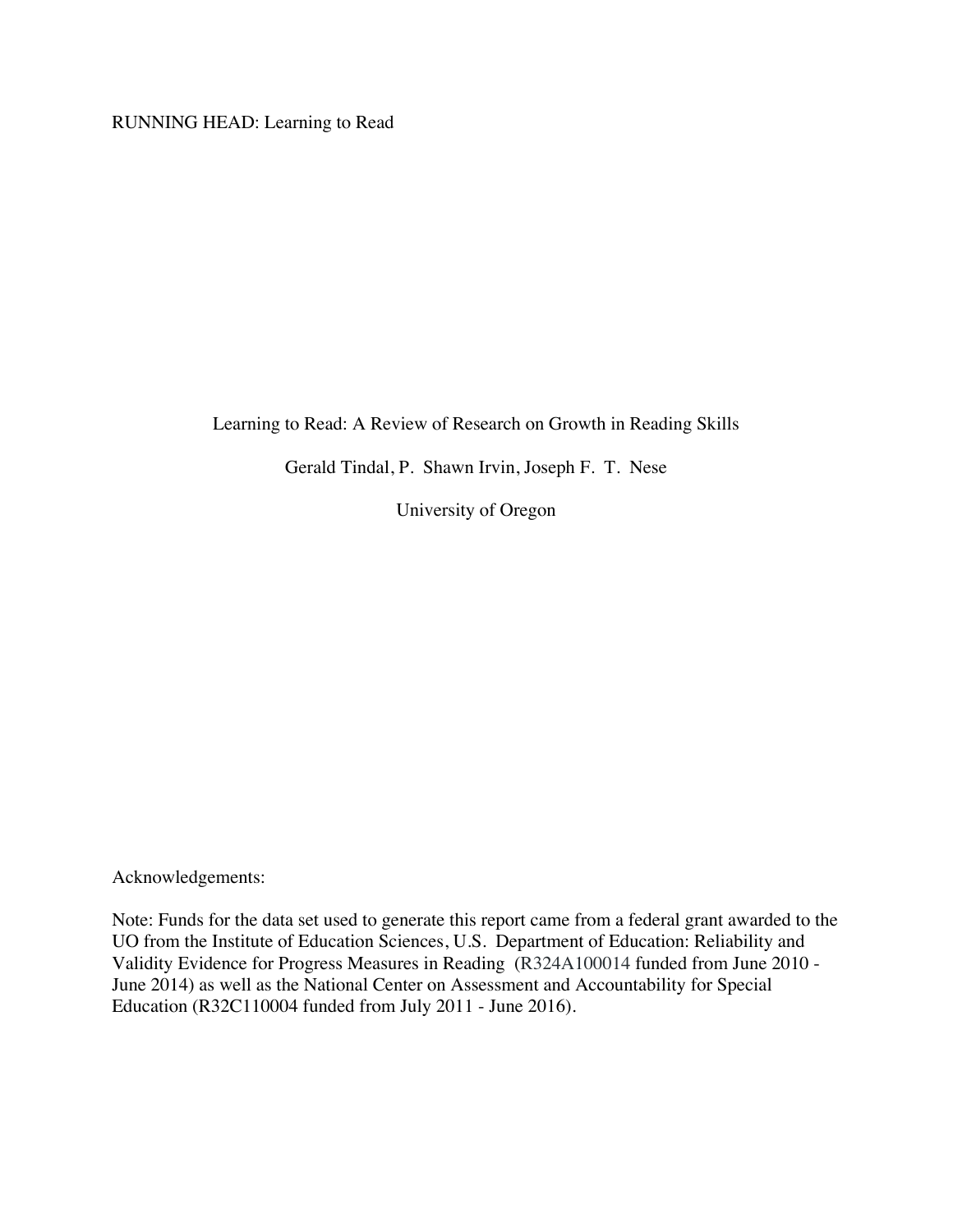## Abstract

Much of the research on curriculum-based measurement (CBM) in reading has focused on oral reading fluency (ORF). However, ORF is but one of five critical skill areas in the wider construct of reading (phonological awareness, phonics, fluency, vocabulary, and comprehension) and presumes early literacy as foundational skills. In this paper, we address the construct of readiness in learning to read (entering Kindergarten) and then redirect the findings to the results from learning to read over the school year (in both Kindergarten and Grade 1) by first describing group distributions and then presenting results from a two-level hierarchical linear model modeling growth with student characteristics.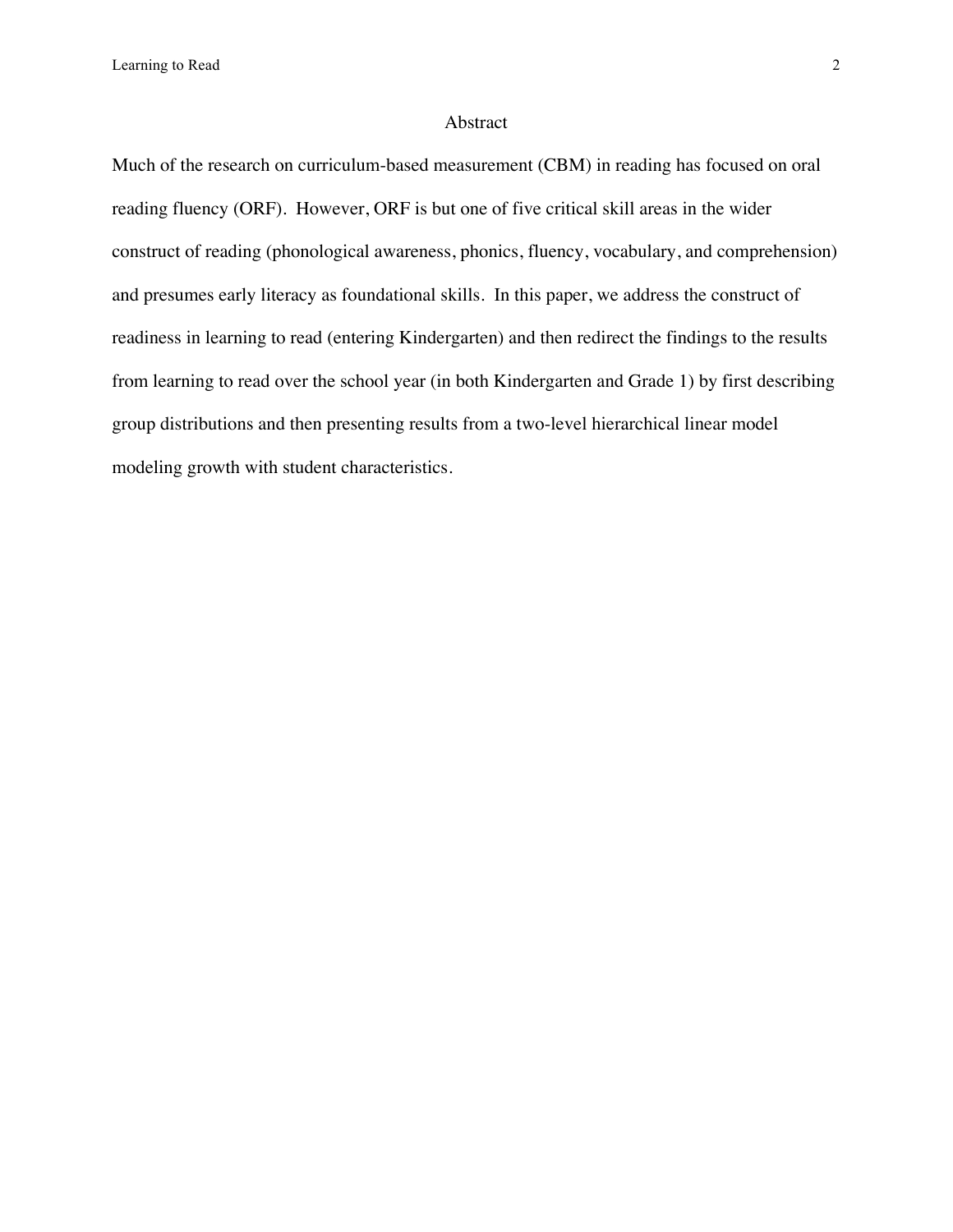## **Learning to Read: A Review of Research on Growth in Reading Skills**

Since the original study by the Institute for Research on Learning Disabilities (IRLD) over three decades ago (Deno, Mirkin, Chiang, & Lowry, 1980), oral reading fluency (ORF) has garnered much of the attention of researchers interested in empirically investigating reading development and growth through the use of curriculum-based measurement (Fuchs, Fuchs, & Compton, 2004; Wayman, Wallace, Wiley, Tich'a, & Espin, 2007). Originally focused on technical adequacy of measures and the development of alternate forms to establish time series data largely for the purposes of instructional and programmatic evaluation, researchers have made great advancements studying ORF in the post-IRLD world. Using advanced analytical techniques (e.g., hierarchical linear modeling) that allow for modeling of complex and multilevel phenomena over time, researchers have targeted growth in ORF, uncovering patterns such as disparate seasonal student growth trends (Ardoin & Christ, 2008; Graney, Missall, Martínez, & Bergstrom, 2009), non-linear (decelerating) growth (Christ, Silberglitt, Yeo, & Cormier, 2010; Nese et al., 2012; Speece, Ritchey, Cooper, Roth, & Schatschneider, 2004), and lower initial status and growth rates for students receiving special education services relative to general education populations (Christ et al., 2010; Deno, Fuchs, Marston, & Shin, 2001). While these findings have profound impact on the validity with which educators and policy makers can interpret student achievement results and establish short- and long-range growth targets, the perhaps justified, but laser-like focus on ORF has left research around other important early literacy skills relatively disregarded until more recently when early literacy growth trajectories have been made observable (Tindal, 2013).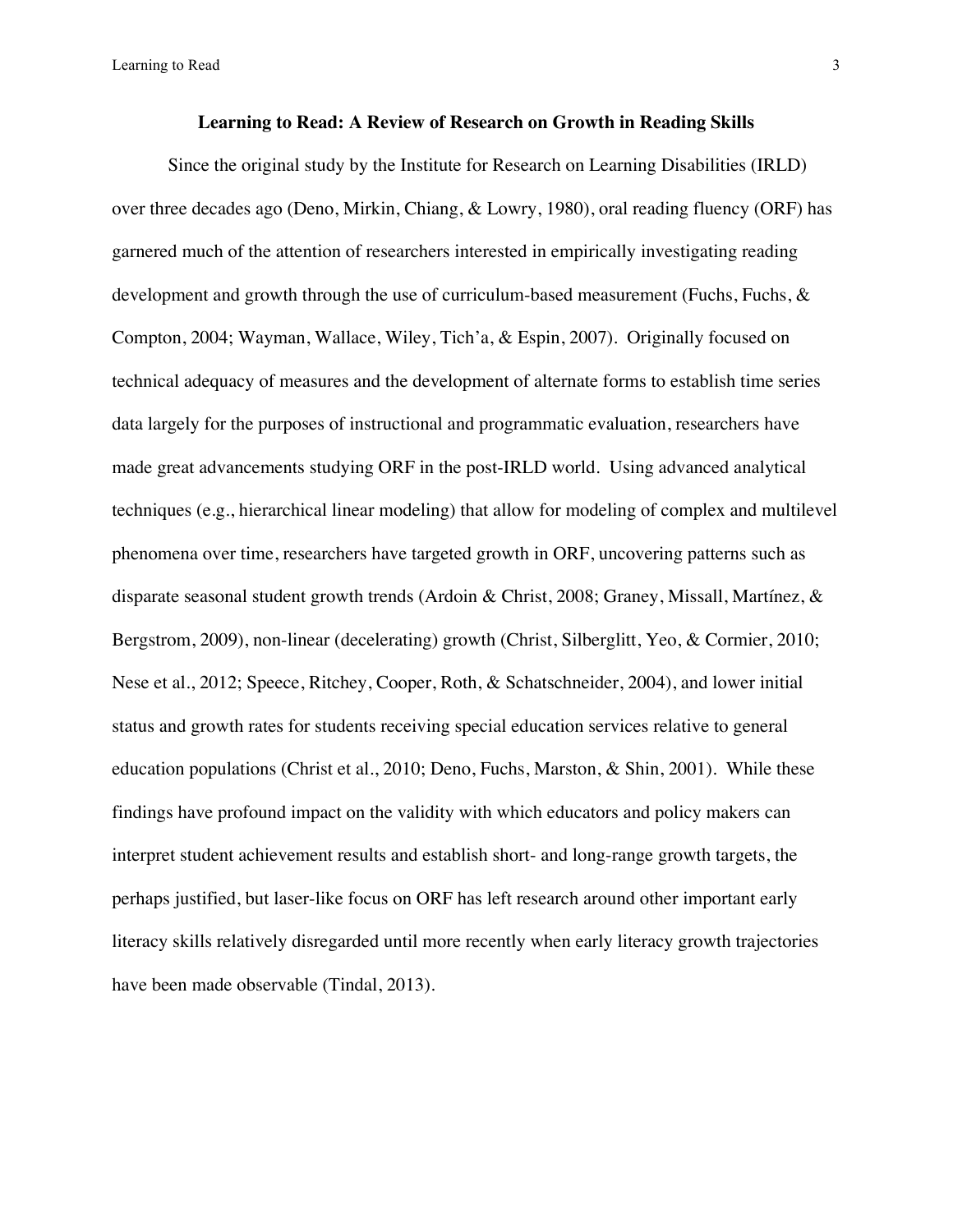## **The Importance of Early Literacy Measurement**

Oral reading fluency is but one of the big five areas of reading identified in the seminal Report of the Commission on Reading, in which the federal government made a nationwide call to emphasize reading in our nation's schools (R. C. Anderson, Hiebert, Scott, & Wilkinson, 1985). Three events appear to have prompted research around early literacy achievement and growth (Tindal, 2013). First, the National Reading Panel outlined essential components of effective reading instruction and learning, emphasizing: phonic awareness, phonics, fluency, vocabulary and comprehension (National Institutes of Child Health and Human Development, 2000). Second, the rise of accountability testing also helped to spur such measurement of early reading. *The No Child Left Behind Act* (NCLB) required educators, schools, districts and state to have students proficiently reading by the end of Grade 3 (Committee on Education and Labor, 2001). Early literacy skill development thus became inherently critical if all students were to make such progress in reading. Third, closely following and mandated under NCLB, the federally funded *Reading First* initiative further focused attention on nationwide early literacy improvement. Following these events, Fuchs et al. (2004) aptly noted, "additional research is needed to examine the tenability of reading tasks that address an earlier phase of reading" (p. 7), and researchers, to an extent, have heeded their call, though further investigation is warranted.

## **Early Literacy Skill Relations**

Researchers from across the country, and indeed the world, have found key early literacy skills to be important predictors of later reading development. Notably, skill in sounding out letters and phoneme segments in Kindergarten predicts nonsense word fluency, word reading and reading comprehension at the end of the same grade (Linklater, O'Connor, & Palardy, 2009). Examining the distal effects of these early sublexical measures, Kindergarten letter naming and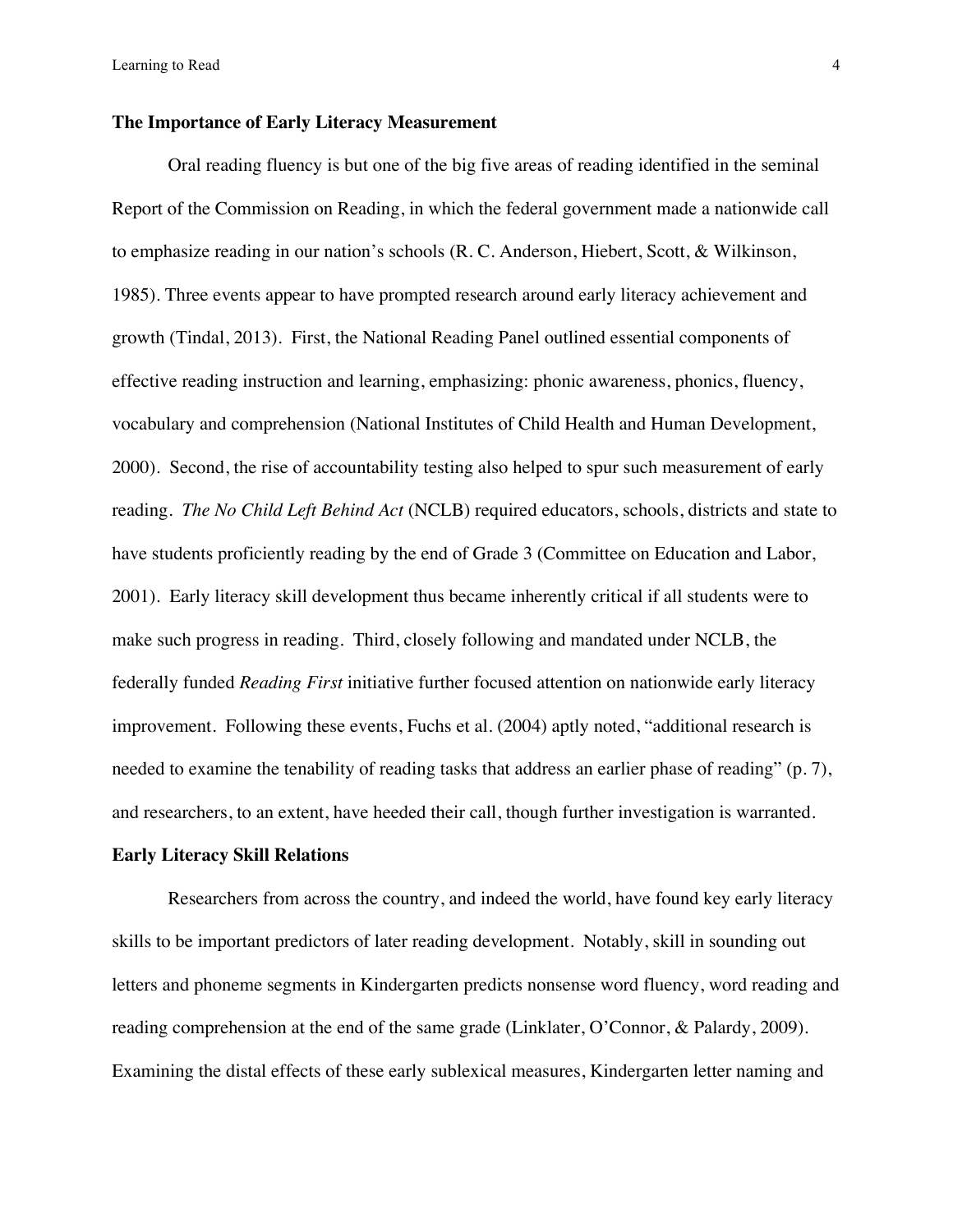letter sounding measures were significant predictors of end-of-year Grade 1 ORF, even beyond that of the first measure of ORF in Grade 1 (Stage, Sheppard, Davidson, & Browning, 2001).

In an intricate and complex study, Speece, Ritchey, Cooper, Roth and Schatschneider (2004) analyzed reading growth longitudinally from Kindergarten to third grade for 40 students. In their growth curve analysis, they incorporated several variables theoretically relevant to the transition from emergent to conventional reading (Whitehurst & Lonigan, 1998) to predict yearend third grade reading performance and the rate of growth for three measures of later reading skills: letter word identification, word attack and passage comprehension. Kindergarten measures of general oral language, phonological awareness, emergent reading (TERA-2), spelling, and background factors (i.e., family literacy and nonverbal IQ) were examined as predictors of intercept and growth in the study. Their findings substantiate and extend claims from both earlier and later studies of early literacy skills. Perhaps the most significant finding was that Kindergarten phonological awareness was a unique predictor of third grade word-level knowledge-skills, letter word identification, and word attack. "It appears that the unique linguistic roots of word-level reading at third grade are limited to the influence of phonological awareness skill" (p. 328). From a predictive validity view, later word reading performance has been firmly established for most students in their ability to phonologically process letters and sounds.

The only unique predictor of growth in the study involved the letter word identification outcome, which was predicted by emergent reading as measured by the TERA-2 (Speece et al., 2004). It is noteworthy that the TERA-2 is comprised of knowledge of the alphabet and its functions, construction of meaning, and conventions of written language. Therefore, the TERA-2 uses both alphabetic (graphemic) as well as more sophisticated processing skills to define what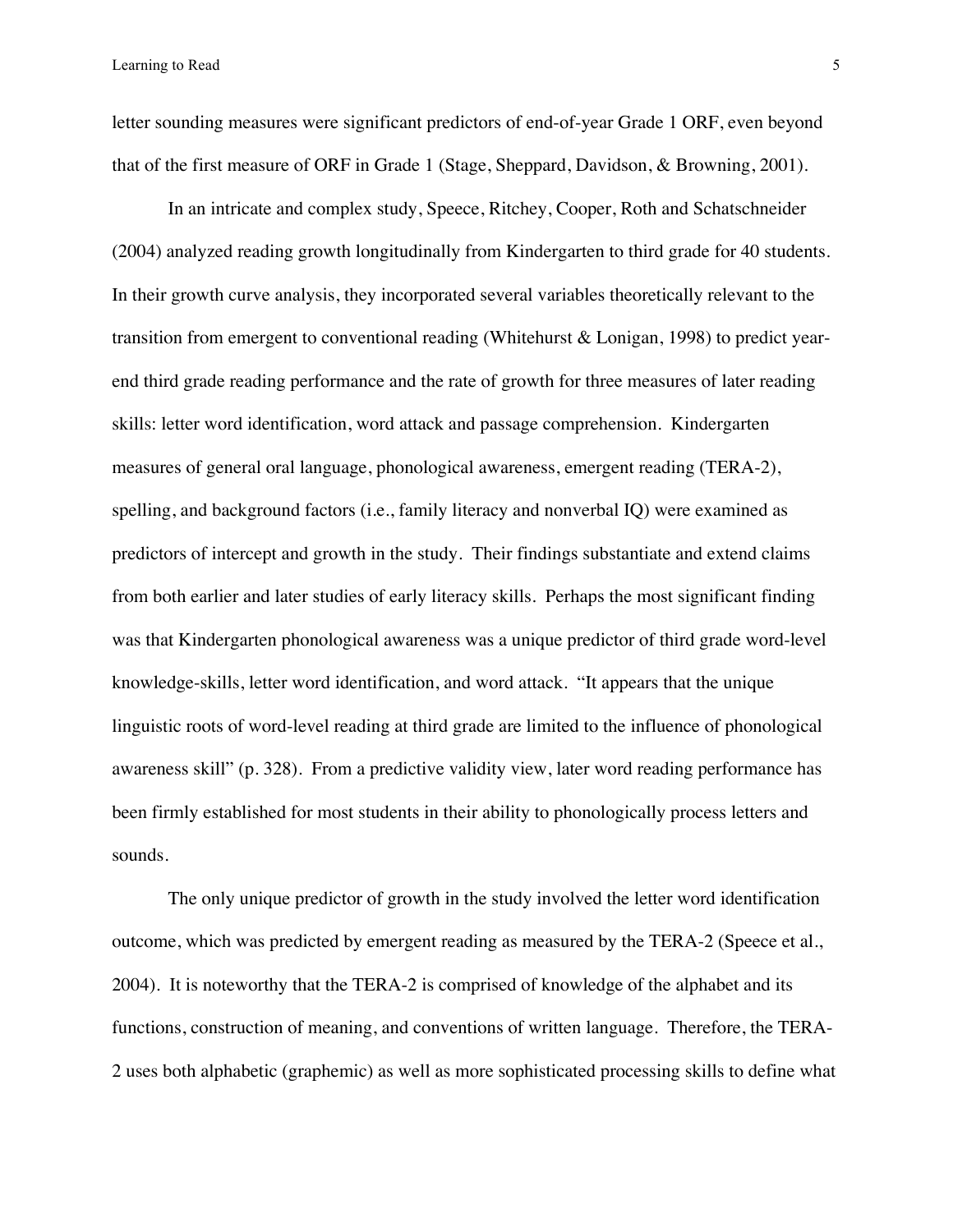it means to be an emergent reader. Thus, the findings of Speece et al. (2004) underscore the interrelated nature of sublexical reading components in predicting later (and higher order) reading skills.

In a follow up study, Ritchey and Speece (2006) highlighted the complex and interrelated nature of early graphemic and phonic reading fluency components and their critical importance to later reading development. They reported that letter sound fluency acts as a bridge between other sublexical features (i.e., letter names and phoneme segmenting) and higher order reading skills in that it more strongly predicted word reading and spelling compared to accuracy-based counterparts. "Fluent recognition of letter-sound associations may provide the mechanism that supports phonological recoding, blending, and accurate word identification" (Ritchey & Speece, 2006, p. 321). Ritchey (2008) followed up her work with Speece, confirming the importance of letter sound fluency as an early literacy skill critical to later word and passage reading fluency.

### **Situating the Current Studies**

Given the importance of these early literacy skills, states are responding by formally measuring early literacy, in some cases from the time that students enter the public school system. In this particular state, all school districts must "administer the Oregon Kindergarten Assessment to students enrolled in kindergarten beginning with the 2013-2014 school year" (Oregon Department of Education, 2013). This requirement was designed to address four issues about (a) children arriving at kindergarten ready to learn, (b) changes in their level of school readiness over time, (c) disparities among children in various demographic groups (geographical, cultural, racial, and socioeconomic), and (d) particular skill areas to target. As this executive numbered memo notes: The assessment is designed to provide parents and teachers with a common understanding of what children know and are able to do upon entering kindergarten. "This type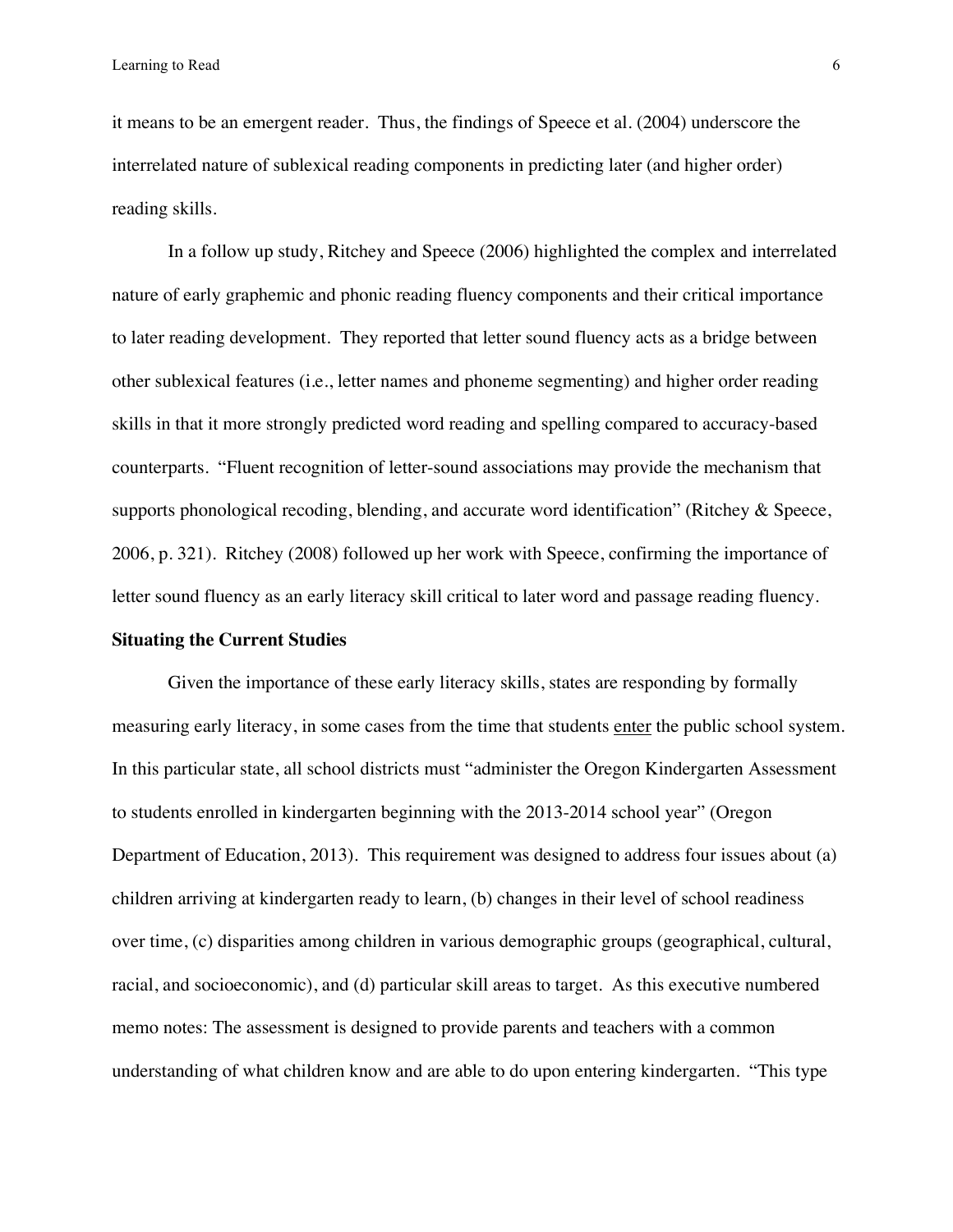of information can help teachers target instruction to meet students' individual learning needs" (Oregon Department of Education, 2013)

With the emphasis on early literacy from both empirical research and legislative intention, we focused our study on dimensions that need better explication as students learn to read. The first critical issue is to investigate the construct of 'readiness' for students entering the school system. Second, readiness to read needs to be contrasted with learning to read (as documented by change over time) in the normal course of development. Finally, this group effect needs to more carefully document a cohort of students on their within year-growth in which student characteristics are entered into the hierarchical linear growth model.

### **Methods**

We organize our methods by sample, measures used in the study, and analyses conducted at the Kindergarten and Grade 1 levels. Note two important distinctions need highlighted in the sample: Whereas the sample of students in the first study are from one state participating in a pilot study on readiness, the sample from the second study represents a national sample. Students from both groups, however, took the same academic measures with the national sample also having winter and spring measures in contrast to the fall only measures with the first sample. **Samples**

In the first sample, 1,228 students from 16 districts, 33 buildings, and 31 teachers participated in the pilot study. Of this group, 578 students were female (representing approximately 47%) and 649 were male (53%), with one missing value.

In the second study on change over the year in early literacy skill development, data were collected from an extant database. Existing data from the 2011-2012 academic year were extracted from the easyCBM district-member database, which included approximately 4,500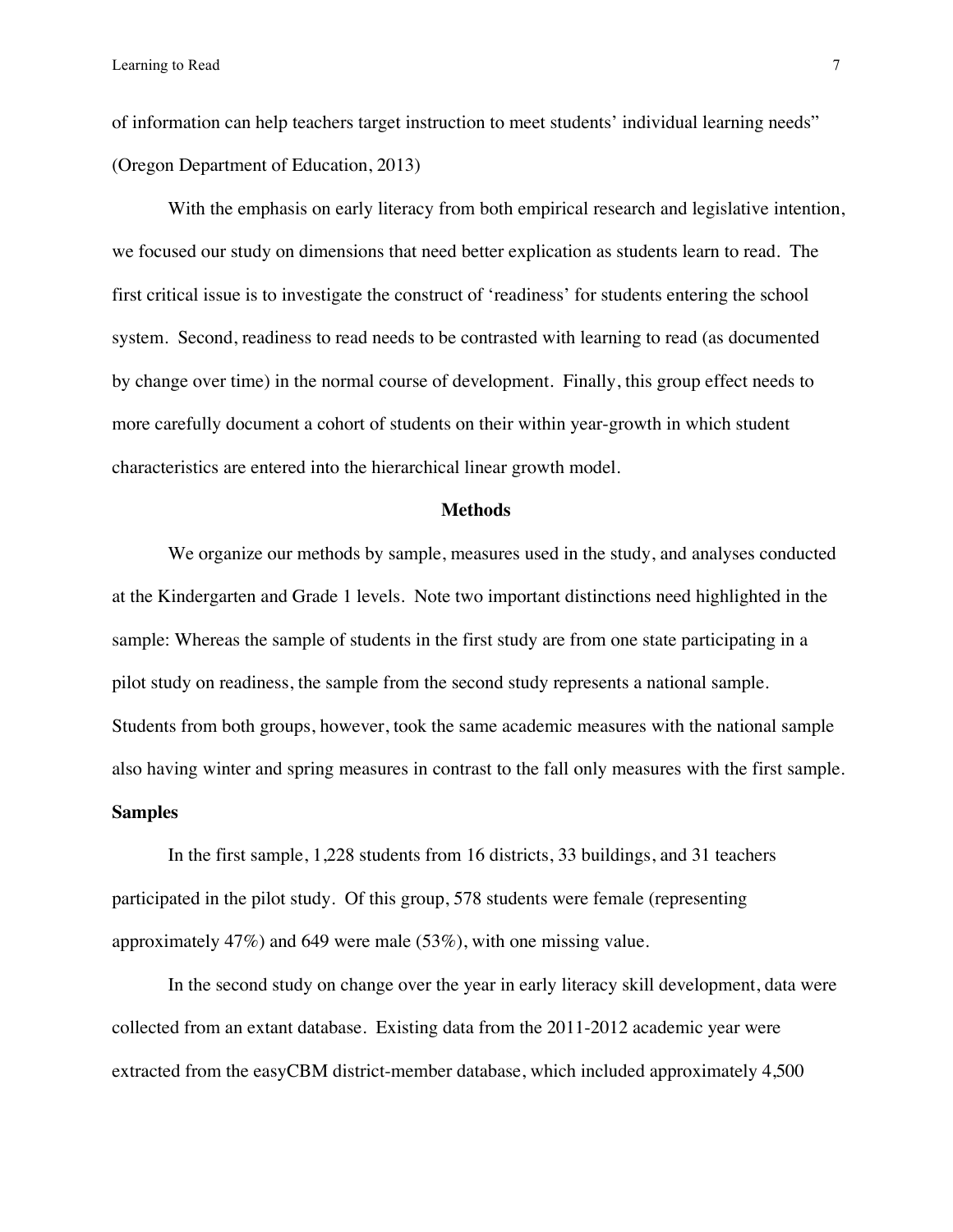students nationwide. In neither study were data were collected with any sort of experimental design. Rather, the data reflect a convenience sample of students.

#### **Measures**

In the first study, we used a rating scale with 17 items that teachers completed on each student. Using a four-point scale they rated students on the frequency with which various classroom behaviors were present (from  $1 =$  never to  $5 =$  very frequent). We did not use this rating scale in the second study.

In both studies, we used easyCBM early literacy interim-formative assessment measures. easyCBMs were developed from the earlier empirical research on early literacy assessment (National Institutes of Child Health and Human Development, 2000) which had been shown to be important predictors of later reading skills and growth (V. L. Anderson & Tinker, 1936; LaBerge & Samuels, 1974; National Institute for Literacy, 2008; Ritchey, 2008; Ritchey & Speece, 2006; Speece et al., 2004). The skill measures in this study included: two measures of alphabetic literacy, *Letter Names* and *Letter Sounds*; one measure of phonological awareness, *Phoneme Segments*; and *Word Reading Fluency*. Kindergarten students took the following measures (a) Letter Names, (b) Letter Sounds, and (c) Phoneme Segments. Students in Grade 1 took three measures: (a) Letter Sounds, (b) Phoneme Segments, and (c) Word Reading Fluency.

Letter names. The measure tests students' skill in naming the letters of the English alphabet aloud (Alonzo & Tindal, 2007a). Individually-administered, students are shown both lower case and capitalized letters organized in a single one-page form and name as many of them as they can over a set amount of time (30 to 60 seconds based on the test version). Student selfcorrections are counted as correct responses with the number of correctly named letters counting as the student's raw score. Assessors commonly calculate a 'per minute' fluency-based score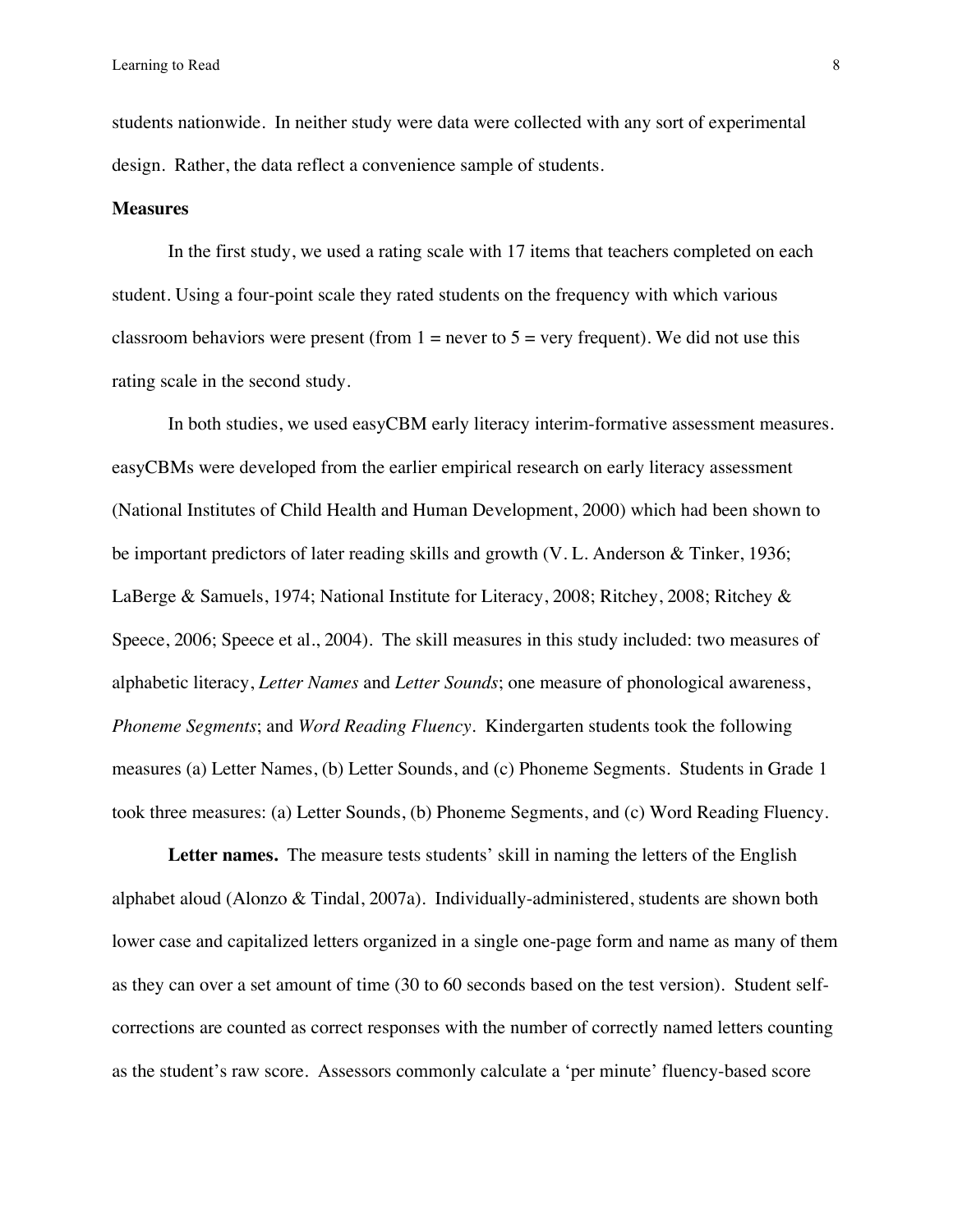when the 30-second test version is used. Letter Names is available to district easyCBM users as a Kindergarten fall benchmark, and as 17 alternate, equivalent progress monitoring forms. Results from the Kindergarten fall benchmark are included here.

**Letter sounds.** This measure is an early literacy test of students' skill in orally sounding out letters of the English alphabet (Alonzo & Tindal, 2007a). In this individually administered measure, students are shown a series of lower case and capitalized letters, naming as many of them as they can over 30 or 60 seconds, depending on the test version administered. As is the case with the Letter Names test, students' raw scores are calculated based on the number of letter sounds correctly identified in the time allotted, with self-corrections counting as correct responses. Assessors will typically convert raw scores to a 'per minute' fluency-based score as necessary. Letter Sounds is available to district easyCBM users as Kindergarten and Grade 1 fall, winter and spring benchmarks, with 17 alternate equivalent progress monitoring forms also available at both of these grade levels. Results from all three benchmark assessments for Kindergarten and Grade 1 are included in this study.

**Phoneme segments.** The test measures students' skill in identifying phonemes within individual words. Assessors administer a test form to an individual student saying each word aloud to the student. Upon segmenting a word, the assessor delivers the next word verbally to the student, repeating this sequence for typically 60 seconds. Over the allotted time, students verbally segment as many words into phonemes as they can. Students' raw scores are calculated based on the number of phonemes correctly identified, with self-corrections counting as correct responses. Again, when tests are administered for less than a minute, assessors commonly convert raw scores to a 'per minute' fluency-based score. The Phoneme Segmenting test is available to district easyCBM users as Kindergarten fall, winter and spring benchmarks, and as a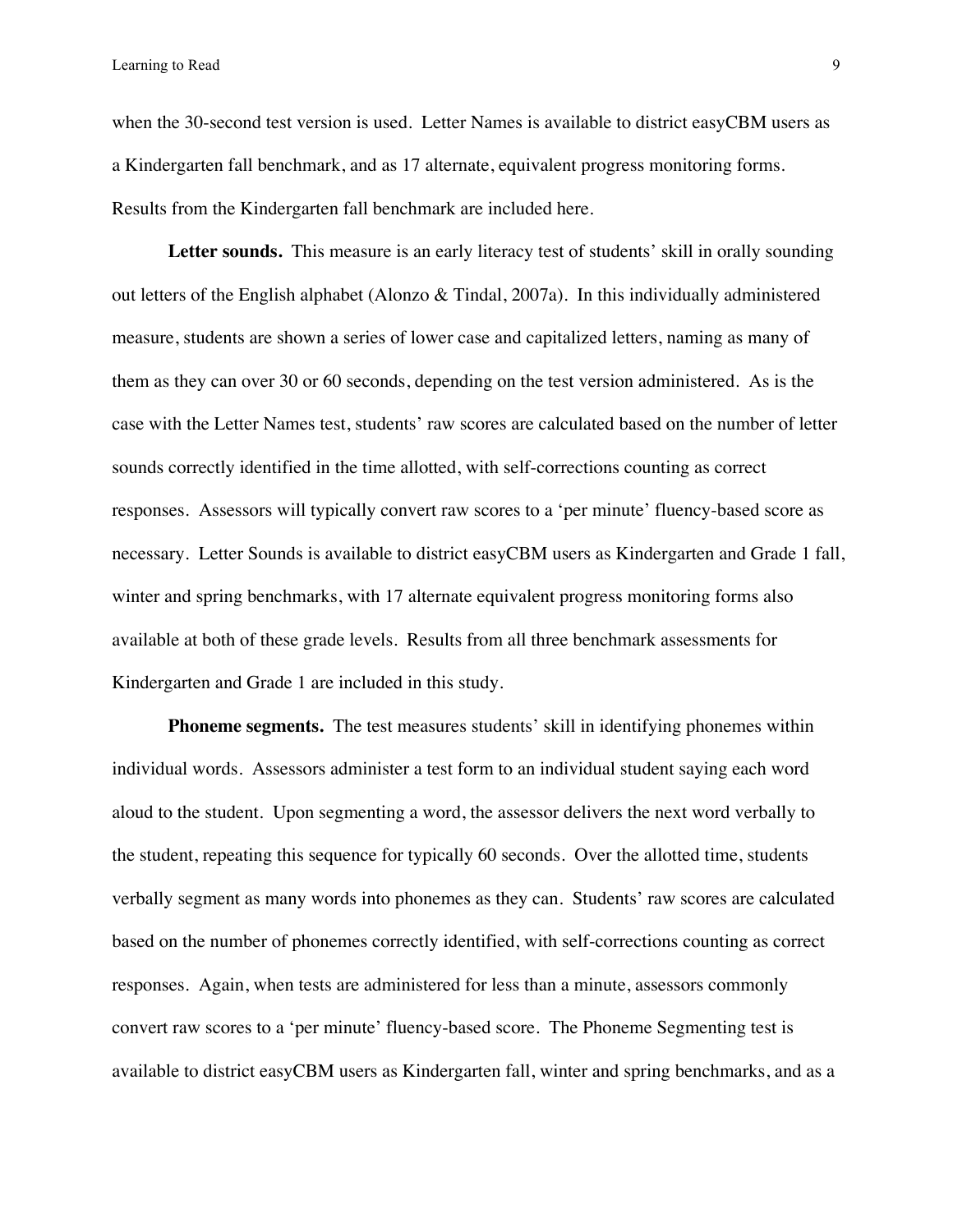fall benchmark assessment for Grade 1. Additionally, 17 alternate equivalent progressmonitoring forms are available at both grade levels.

**Word reading fluency.** This measure tests students' skill in correctly reading both sight-words and words that follow regular patterns of letter and sound correspondence out loud (Alonzo & Tindal, 2007b). Students are shown a test form with various decodable and sightwords arranged in a one-page chart, and are prompted to read the words from left to right and then down successive rows. Typically for 30 or 60 seconds, students verbally read as many words as they can. Students' raw scores are calculated based on the number of words correctly read, with self-corrections counting as correct responses. The student receives one point for every correct response with assessors commonly converting raw scores to 'per minute' fluencybased scores for interpretation. Available as benchmark and progress monitoring forms for grades K-3, results from the Word Reading fall, winter and spring benchmark assessments for Grade 1 are considered in this study.

#### **Psychometric Properties of the Early Literacy Measures**

Alonzo and Tindal (2009) documented alternate form and test-retest reliability for the following measures in Grade 1: Phoneme Segmenting, Letter Sounds, Letter Names, Word Reading Fluency, and Passage Reading Fluency. All coefficients were quite high (no lower than .75 and often well above .90). Anderson, Park, Lai, Alonzo and Tindal (2012) confirmed these results with Grade 1 measures (Letter Sound and Names) for both test-retest and alternate form reliability. In addition, using generalizability theory (G-theory) they reported that most of the variance was with persons and not forms or occasions. Additionally, criterion validity (both concurrent and predictive) was established with the SAT  $(10<sup>th</sup>$  edition) for the early literacy measures in Kindergarten and grade 1. Finally, construct validity was established with a (SEM)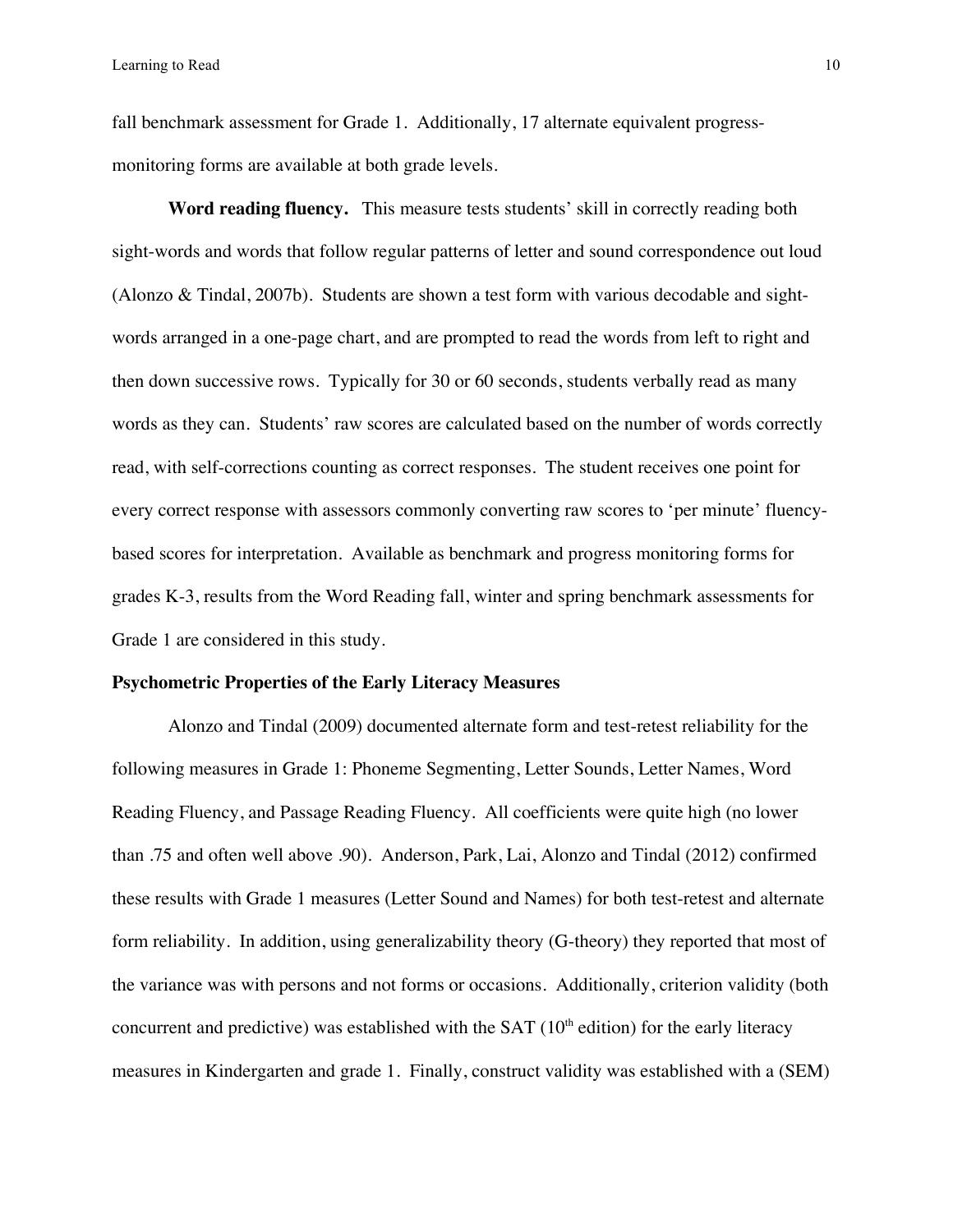model used to explain literacy skill development from social and task oriented behaviors.

The Phoneme Segment measure has been aligned with Common Core State Standards (CCSS; foundational skills) in grades Kindergarten and 1 (Sáez, Irvin, Alonzo, & Tindal, 2012). Although these skills were only weakly aligned in Kindergarten, they were strongly aligned in Grade 1 with Standard Two expectations. Similarly, the K-1 Word Reading Measures have also been aligned to the CCSS foundational skills (Sáez, Irvin, Alonzo, & Tindal, 2013). The researchers found strongest alignment with Standard Three (Phonics and Word Recognition) expectations for the types of words students should know how to read in Kindergarten and regularly spelled one-syllable words in Grade 1.

Growth on the measures in Kindergarten and Grade 1 has been reported by Lai, Nese, Jamgochian, Alonzo and Tindal (2010) who "used a two-level hierarchical linear growth model to represent student reading growth within one academic year, with time at level-1 and student at level-2" (p. 7). Reliability of the slope for letter names, word reading fluency, and passage reading fluency measures has also been documented by Patarapichayatham, Anderson, Irvin, Kamata, Alonzo, and Tindal (2011); all coefficients were well above .71 and most were above .81.

### **Analyses**

Two different analyses were used in this study of early literacy. In Study 1, we focused only on Kindergarten students and administered a behavior rating scale and three skill measures. We began with an exploratory factor analysis (EFA) of an Oregon data set and then developed a structural equation model (SEM) using two types of behavior from the rating scale (social and task oriented) to explain the development of skill proficiency (comprised of letter sound fluency, letter naming fluency, and phoneme segmenting fluency). The SEM was conducted with the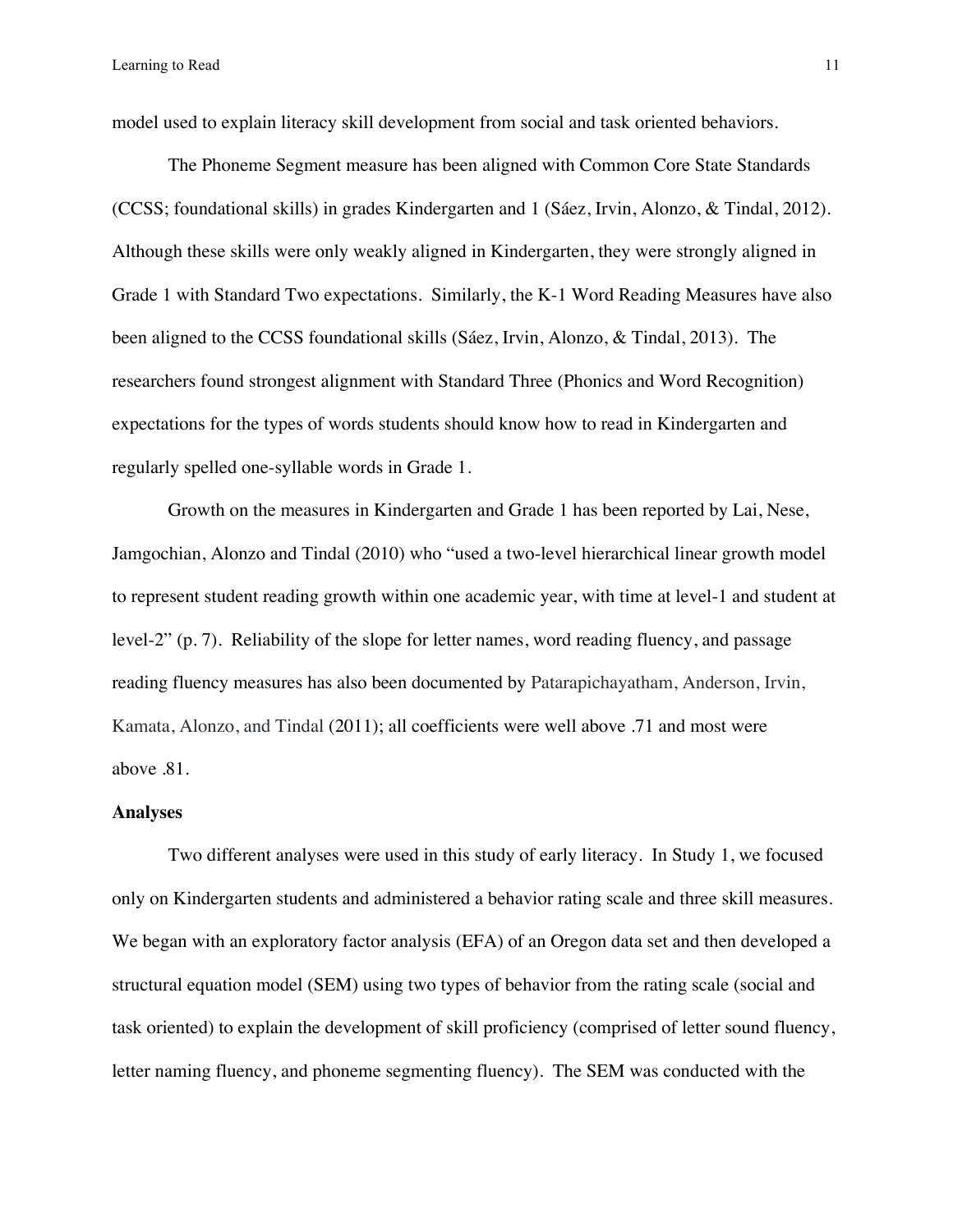three factors identified in the exploratory factor analysis. Finally, we have displayed histograms for each of the reading skills to highlight the significant amount of change in skill over time.

In Study 2, we conducted hierarchical linear modeling (HLM; Raudenbush & Bryk, 2001) using demographic covariates available in the extant database to characterize their influence on students' initial status for the Letter Sounds and Phoneme Segments benchmark measures for Kindergarten, and Letter Sounds and Word Reading Fluency for Grade 1 students. We used HLM version 6.08 to estimate all models. We first examined unconditional models (without predictors but with time metric variable) to examine mean and variance of withinsubject reading fluency and to provide baseline statistics for evaluating subsequent conditional models (Raudenbush & Bryk, 2002). The two parameters of interest in level-1 represented intercept and slope, with slope centered on the fall performance in the grade level (first progress measure in September) and slope expressed as the weekly increase over the year. We first examined fixed effects and then random effects with an alpha level set at .05.

We ran conditional models at level-2 to determine the influence of four student characteristics on both the intercept and slope: (a) student sex, with female  $= 0$ , male  $= 1$ ; (b) program placement, with general education  $= 0$  and special education  $= 1$ ; (c) student ethnicityrace, with White  $= 0$  and Non-White  $= 1$ ; and (d) English language learner (ELL) status, with English speaker  $= 0$  and English language learner  $= 1$ . After documenting descriptive statistics for the measures and the student characteristics, we ran a two-level hierarchical linear growth model.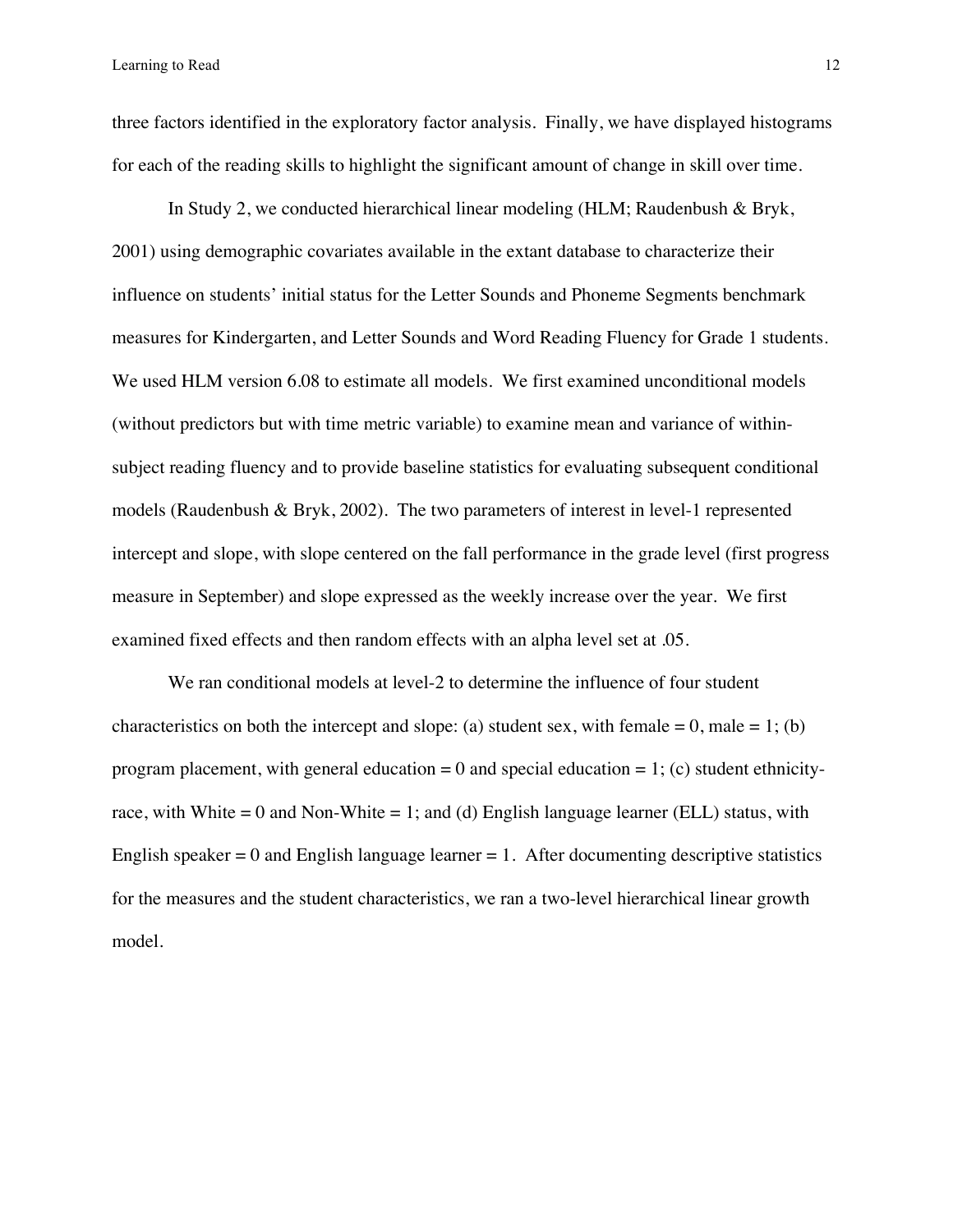*Unconditional Models:*

Level 1

\n
$$
Y_{ti} = \pi_{0i} + \pi_{1i} \text{(time)} + e_{ti}
$$
\nLevel 2

\n
$$
\pi_{0i} = \beta_{00} + r_{0i}
$$
\n
$$
\pi_{1i} = \beta_{1i} + r_{1i}
$$

*Conditional Models:*

Level 1  $Y_{ti} = \pi_{0i} + \pi_{1i}(\text{time}) + e_{ti}$ 

Level 2

\n
$$
\pi_{0i} = \beta_{00} + \beta_{01}(\text{Sex}) + \beta_{02}(\text{Disability}) + \beta_{03}(\text{Ethnicity}) + \beta_{04}(\text{ELL}) + r_{0i}
$$
\n
$$
\pi_{1i} = \beta_{10} + \beta_{11}(\text{Sex}) + \beta_{12}(\text{Disability}) + \beta_{13}(\text{Ethnicity}) + \beta_{14}(\text{ELL}) + r_{1i}
$$

where:

 $Y_{ti}$  is the outcome (i.e., assessment score) at time *t* for student *i*  $\pi_{0i}$  is the status of student *i* at the first measurement occasion  $\pi_{1i}$  is the linear growth rate over time for student *i*  $β_{01}$  to  $β_{05}$  are the coefficients for student characteristics and measurement conditions for intercept  $\beta_{11}$  to  $\beta_{15}$  are the coefficients for student characteristics and measurement conditions for slope  $e_{i}$  is a residual term representing unexplained student variation from the latent growth trajectory

## **Results**

Results are organized into two studies. In Study 1, we present the results of the two factor analyses conducted with Kindergarten students participating in a state pilot of readiness assessment. Then, in Study 2, we summarize the descriptive statistics (histograms) and present the HLM analysis results for both Kindergarten and Grade 1 students using the national sample participating in the district version of easyCBM.

## **Study 1: Kindergarten Readiness**

In Table 2 we present descriptive statistics for the kindergarten students who participated in the readiness assessment. Results are presented for each item on the 17-item survey completed by teachers and for the three reading tests that they administered. Prior to performing the EFA, we imputed missing values and analyzed the correlation matrix among all items. All correlations ranged from low moderate to moderately high. We also analyzed the reliability of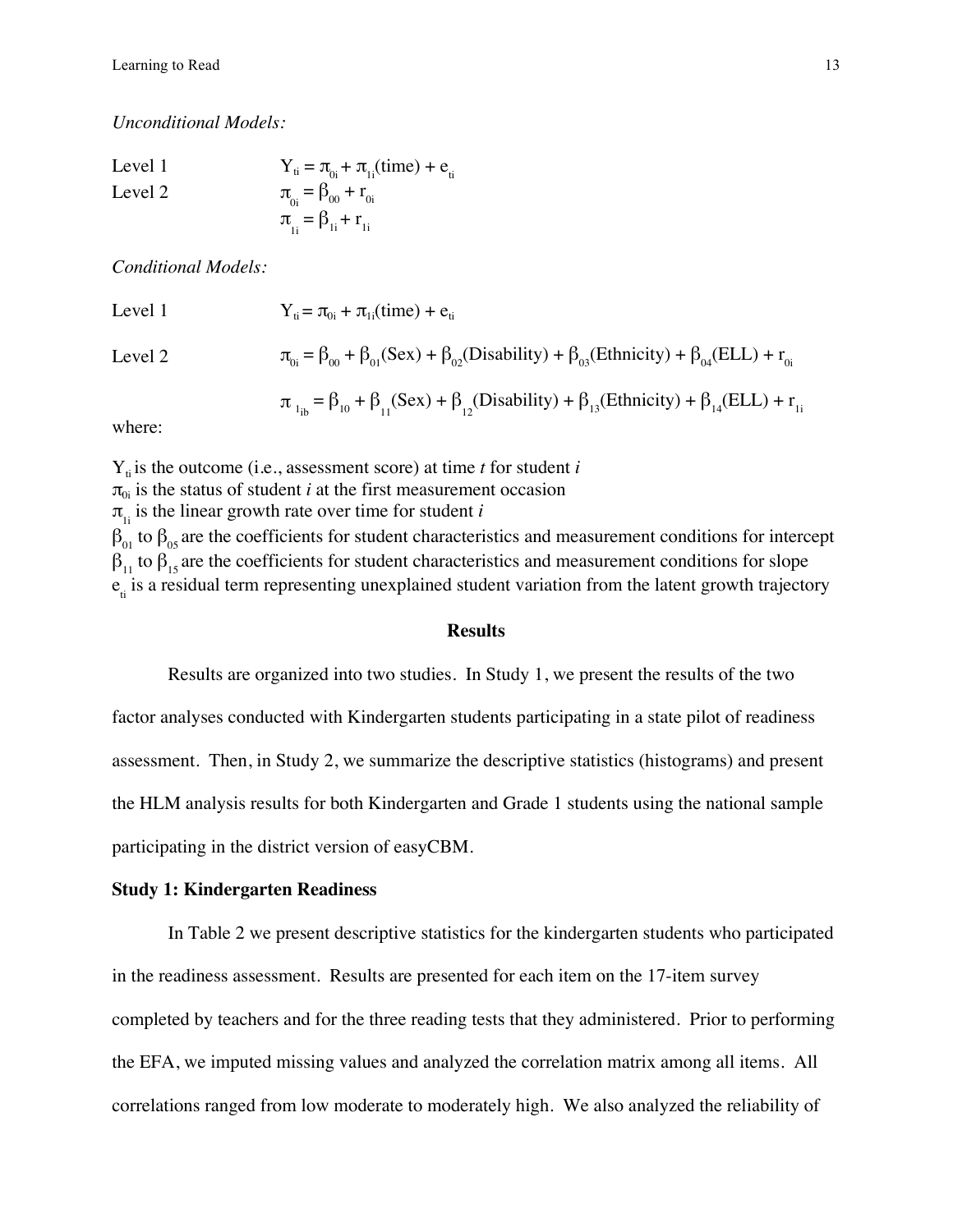the survey and found the total scale highly reliable (.93 for Cronbach's alpha) with high itemtotal correlations.

Note that in Study 1 we included a random sample of one-third of the students for conducting the exploratory factor analysis and the entire pilot population in our SEM analyses. In Table 3, we present the results from the factor analysis in which we used principal axis analysis with promax rotation using SPSS version 21. The results reflected the presence of three factors with eigenvalues exceeding 1, explaining 55%, 12%, and 6% of the variance respectively. An inspection of the scree plot showed a clear break after the third component. The first factor addressed items on the survey focusing on task behaviors (completing work, responding to teachers, being successful on task completion, following directions, returning to tasks, concentrating on tasks, taking time to do best work, finding and organizing materials, and attempting to complete tasks). The second factor addressed social behaviors (and self regulatory behavior) such as taking turns, complying with others, sharing, cooperating, checking for errors, not fussing, and exhibiting verbal or social hostility). Note that in Table 4, these behaviors are negatively scaled due to the two hostility items; also note that these items cross-loaded onto the task behaviors. Finally, the three skill behaviors of letter naming, letter sounding, and phoneme segmenting comprised the third factor and also cross-loaded onto the task behaviors. The factor correlation matrix showed correlation of .66 between the two (rated) behavior factors, .34 between social behavior and skill, and .04 between skill and task behaviors.

Based on these results, we conducted a confirmatory factor analysis in which we posited that both types of (rated) behaviors, social and task oriented, produced readiness to learn. When we ran the initial model with all items, we found poor fit for the two hostility items and so removed them from the model. We present the standardized regression weights for these items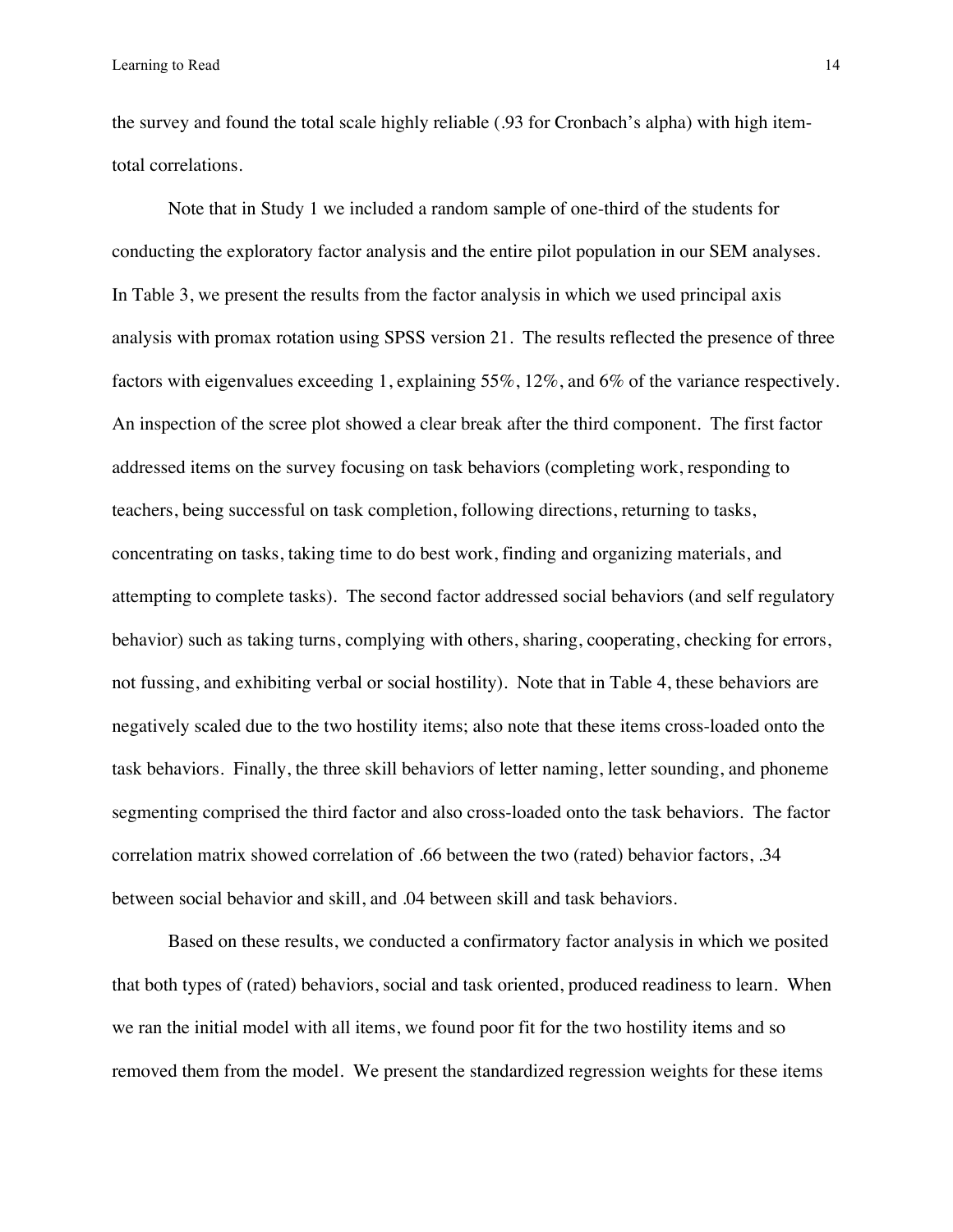in Table 5. Of note are the high values for items on the two behavior dimensions and letter sounds on the skill behavior. The model resulted in a significant chi-square of 1383.784 (*df* = 132); RMSEA was .088.

## **Study 2: Change in Performance Over Time**

The previous analyses were with a pilot sample of students being assessed at the beginning of kindergarten to assess their 'readiness." In this next analysis, we included a national sample of students being assessed at a fall, winter, and spring benchmark using the same measures in Kindergarten; we also add a group of students in Grade 1 being assessed at the same benchmarks but with Letter Sounds and Word Reading Fluency.

The first depiction of growth within the school year is represented in Figures 3 and 4 for Kindergarten and first grade students, respectively. The distributions for the two measures administered at all three time periods in Kindergarten, Letter Sounds and Phoneme Segments, change dramatically in the course of each trimester. Both distributions change from a highly positively skewed and leptokurtic shape in the fall to nearly normal by spring. In contrast, for students in Grade 1, Letter Sounds begins somewhat normally distributed in the fall (as it was in the spring for students in Kindergarten) and simply maintains this shape over the course of the school year. The Word Reading Fluency distribution moves from a positively skewed and leptokurtic shape to one that is slightly positively skewed (and somewhat platykurtic). In Table 6, we display the descriptive statistics for this varying group of students who have been measured at least once in their grade level.

Given that these distributions are comprised of different groups of students taking the test at each time period (i.e., some took one, two, or all three measures as they moved in and out of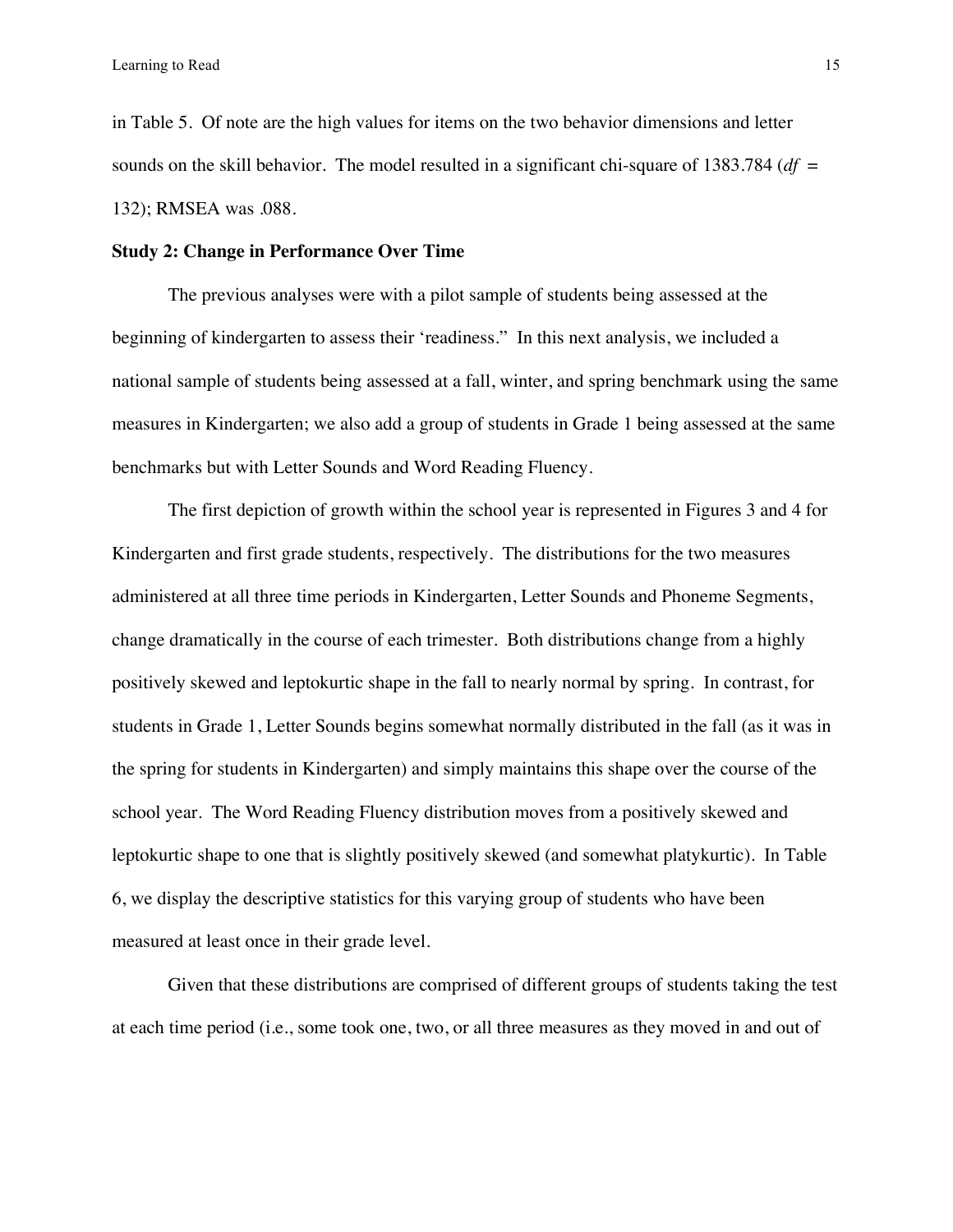their respective districts), the critical question is about change when controlling for individual performance at each of these time periods.

In Tables 7-14, we present the results for two-level HLM analyses, focusing on the influence of student characteristics on letter sounds and phoneme segments for Kindergarten, and letter sounds and word reading fluency for Grade 1. In the analysis for Kindergarten letter sound measures, the population of 4,615 students tested within the year was comprised of 52% female, 9% with disability, 38% Non-White, and 11% English language learners. Note that the phoneme segments measure was administered to only 4,611 students. In Grade 1, 4,703 students took the letter sound test with 50% females, 11% with disability, 40% Non-White, and 13% ELL; for word reading fluency, the total number of students was 4,724

**Kindergarten letter sounds.** Results of the baseline (unconditional) model showed that the average letter sound fluency across all Kindergarten students was 6.53 letter sounds correct per minute (lscpm). On average, students' letter sound scores increased 0.72 lscpm each week. Deviance was 80894.66 with six estimated parameters. See Table 7.

Controlling for student demographic characteristics, the average letter sound fluency across all Kindergarten students was 8.32 lscpm,  $t(4610) = 29.36$ ,  $SE = .28$ ,  $p < .001$ . All student characteristics were significantly and negatively related to the intercept: (a) sex, *t*(4610) = -2.09, *SE* = .28, *p* < .05, (b) disability,  $t(4610) = -7.44$ , *SE* = .46, *p* < .001, (c) ethnicity,  $t(4610) = -3.51$ , *SE* = .38, *p* < .01, and (d) ELL,  $t(4610) = -12.80$ , *SE* = .40, *p* < .001. When controlling for all other student characteristics, on the fall benchmark, male students averaged nearly 1 less letter sound compared to females, students in special education scored on average about 3 fewer letter sounds compared to students in general education, Non-White students scored just over 1 less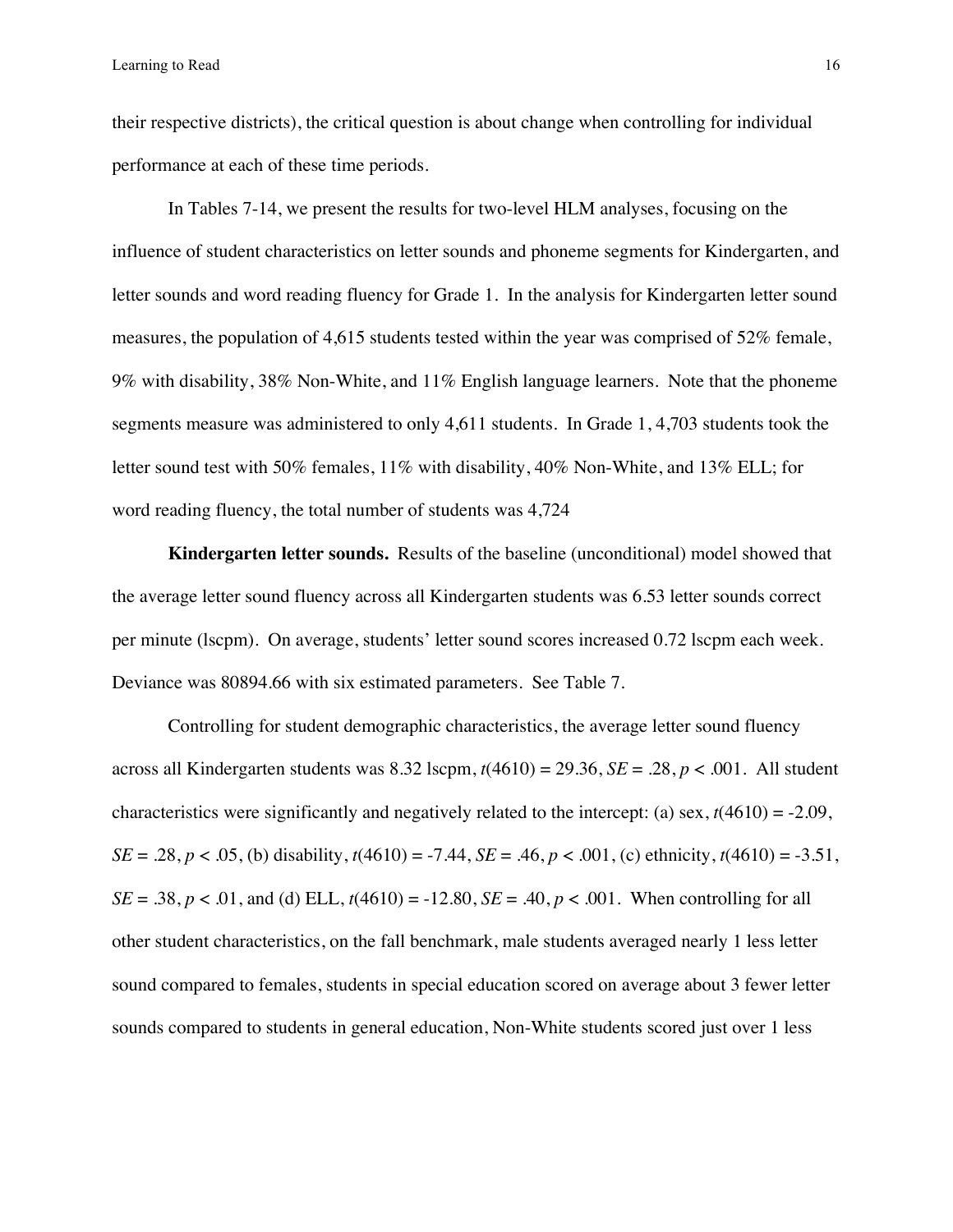letter sound compared to White students, and English language learners scored more than 5 fewer letter sounds per minute compared to native English speaking students.

The average overall slope was 0.74 lscpm growth per week, controlling for all student characteristics,  $t(4610) = 67.24$ ,  $SE = .01$ ,  $p < .001$ . Only one student characteristic significantly affected the slope of letter sound improvement over time: disability,  $t(4610) = -10.64$ ,  $SE = .02$ , *p* < .001. When controlling for all other characteristics, students receiving special education instruction grew at a weekly rate of 0.52 lscpm compared to general education students. As random effects, the variances of the intercept and slope varied significantly between students in the conditional model. Deviance was 80,491.37 with 14 estimated parameters; this model was significantly different than the baseline model,  $X^2 = 403.29$ ,  $df = 8$ ,  $p < .001$ . See Table 8.

**Kindergarten phoneme segments.** Results of the baseline model showed that the average phoneme segmenting fluency across all Kindergarten students was 11.35 phonemes correct per minute (pcpm). On average, students' phoneme segmenting scores increased 0.76 each week. Deviance was 87104.99 with six estimated parameters. See Table 9.

The average phoneme segmenting fluency across all Kindergarten students was 14.46 pcpm when student characteristics were included in the model,  $t(4606) = 35.41$ ,  $SE = .41$ , *p* < .001 (Table 10). All four student characteristics were significantly related to the intercept, each having a negative influence: (a) sex,  $t(4606) = -2.25$ ,  $SE = .49$ ,  $p < .05$ , (b) disability,  $t(4606) = -11.11$ , *SE* = .66, *p* < .001, (c) ethnicity,  $t(4606) = -3.40$ , *SE* = .55, *p* < .01, and (d) ELL,  $t(4606) = -15.14$ , *SE* = .58, *p* < .001. When controlling for all other student characteristics on the fall benchmark, on average, male students identified 1 less phoneme correctly compared to females, students in special education identified on average just over 7 fewer phonemes compared to students in general education, non-white students identified almost 2 fewer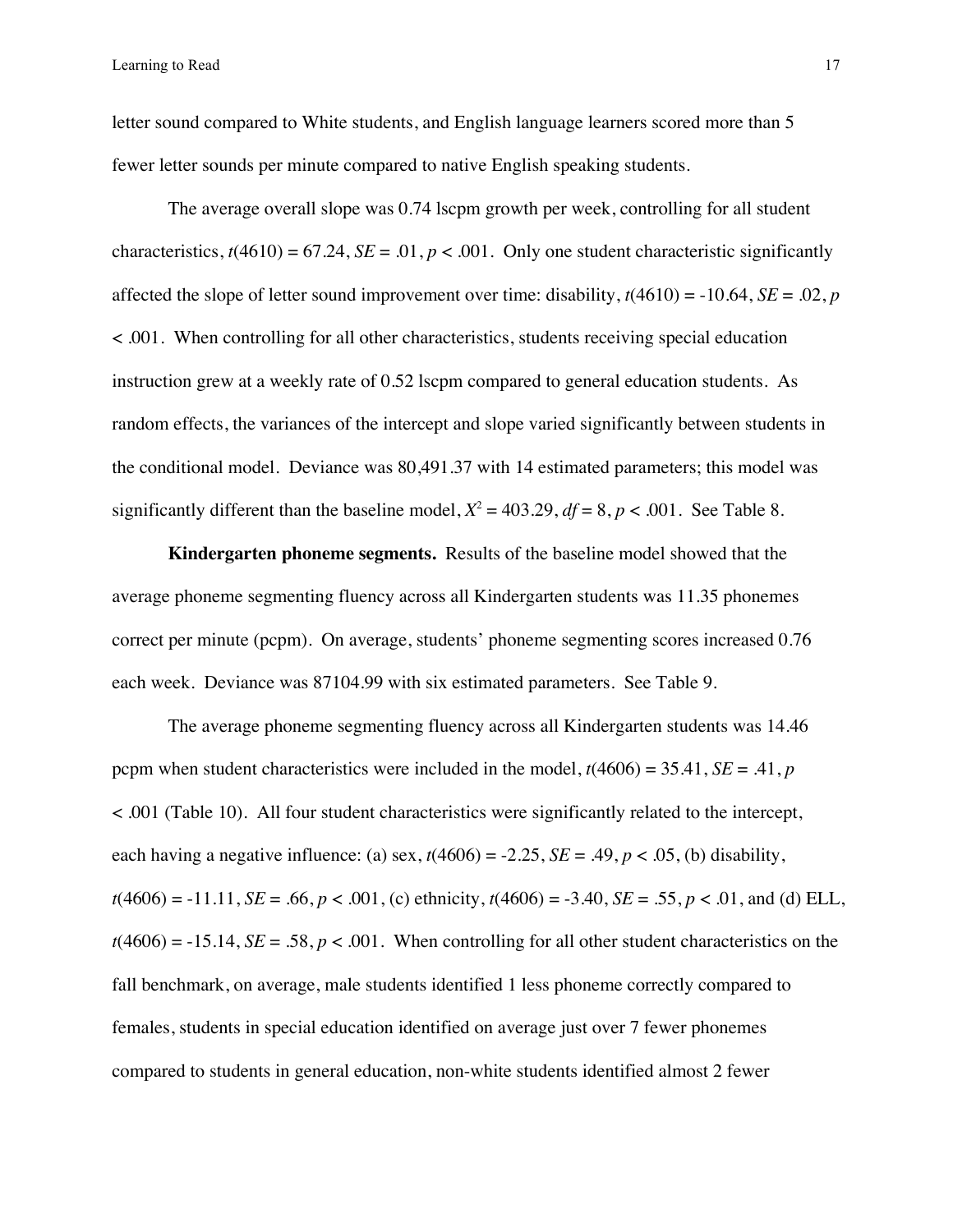phonemes compared to white students, while English language learners identified almost 9 fewer phonemes per minute compared to native English speakers.

The average overall slope was 0.80 pcpm growth per week, controlling for all student characteristics,  $t(4606) = 59.03$ ,  $SE = .01$ ,  $p < .001$  (Table 10). Three of four student characteristics significantly predicted the slope of phoneme segment improvement over time: (a) sex,  $t(4606) = -3.00$ ,  $SE = .02$ ,  $p < .01$ , (b) disability,  $t(4606) = -9.35$ ,  $SE = .03$ ,  $p < .001$ , and (c) ELL,  $t(4606) = 2.85$ ,  $SE = .03$ ,  $p < .01$ . On average, when controlling for all other characteristics, male students grew at a weekly rate of .75 phonemes per minute, students receiving special education services grew at a weekly rate of .55 phonemes per minutes, while English language learners demonstrated a higher weekly rate of phoneme segmenting growth relative to native English speakers of .88. Analyzing random effects, the variances of the intercept and slope varied significantly between students in the conditional model. Deviance was 86434.21 with 14 estimated parameters. The conditional model yielded a significantly better fit than the baseline model,  $X^2 = 670.78$ ,  $df = 8$ ,  $p < .001$ . See Table 10.

**First grade letter sounds.** Results of the baseline model showed that the average letter sound fluency across all Grade 1 students was 29.22 lscpm. On average, students' letter sound scores increased 0.72 lscpm each week. Deviance was 96.859.30 with six estimated parameters. See Table 11.

Controlling for student characteristics, the average letter sound fluency across all first grade students was  $32.11$  lscpm,  $t(4698) = 101.84$ ,  $SE = .32$ ,  $p < .001$ . Three of four student characteristics significantly and negatively predicted the intercept: (a) sex, *t*(4698) = -3.18, *SE*  $= .39, p < .01, (b)$  disability,  $t(4698) = -15.53, SE = .65, p < .001$ , and (c) ELL,  $t(4698) = -9.74$ ,  $SE = .65$ ,  $p < .001$ . Male students averaged about 1 less letter sound compared to females,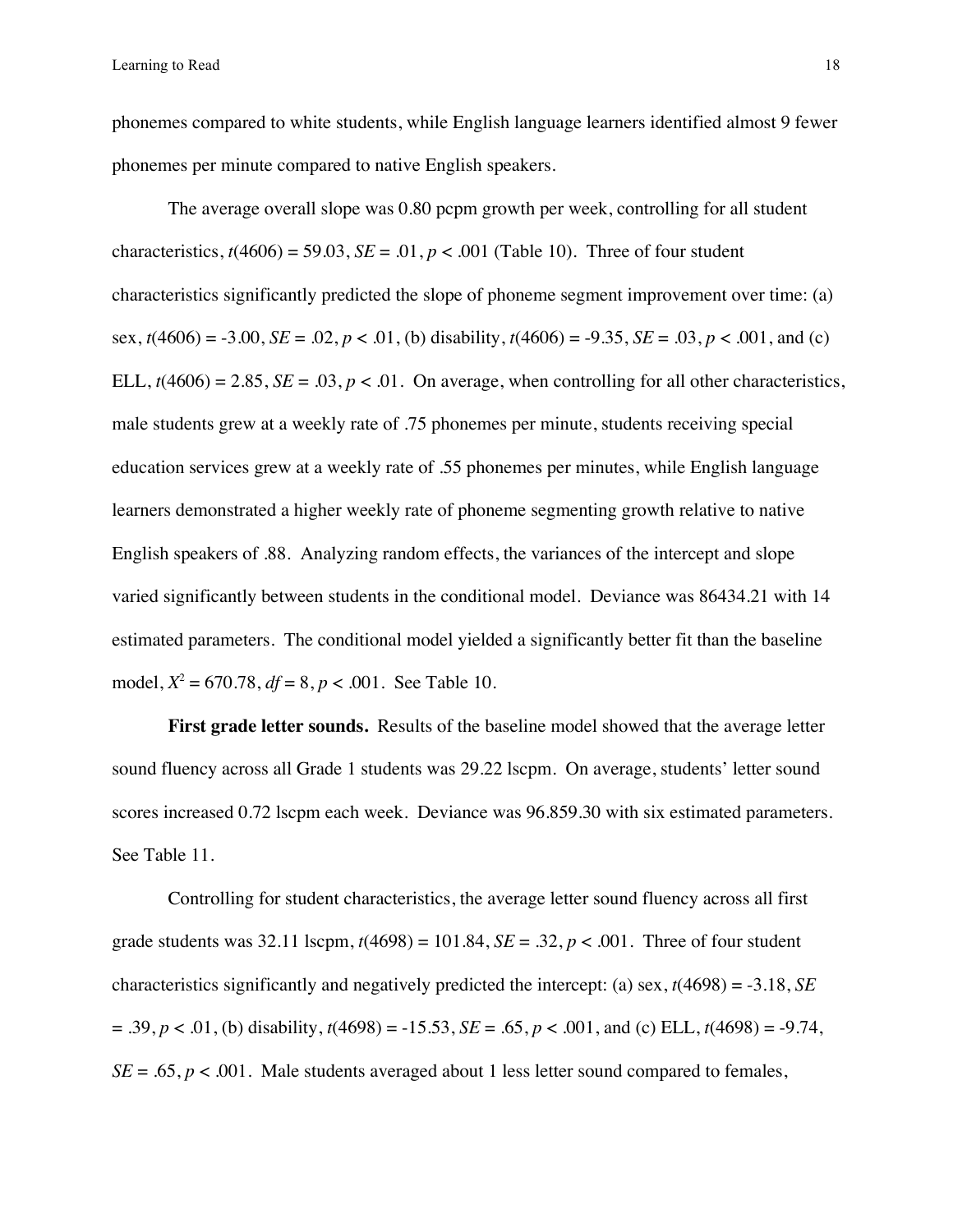students in special education scored on average about 10 fewer letter sounds compared to students in general education, while English language learners scored on average just over 6 fewer letter sounds correct per minute compared to native English speaking students on the fall benchmark, controlling for all other student characteristics.

The average overall slope was 0.48 lcpm per week, controlling for all student characteristics,  $t(4698) = 44.27$ ,  $SE = .01$ ,  $p < .001$ . Two of the four student characteristics were significantly related to the slope of letter sound growth over time in first grade: (a) disability,  $t(4698) = 2.14$ ,  $SE = .02$ ,  $p < .05$ , and (b) ELL,  $t(4698) = 6.62$ ,  $SE = .02$ ,  $p < .001$ . When controlling for all other characteristics, students receiving special education services showed a higher rate of growth compared to general education students, growing at a weekly rate of .53 letter sounds per minute. Similarly, English language learners grew at an average weekly rate of .64; this growth was .16 letters sounds higher than native English speakers when controlling for all other student characteristics. Random effects variances for the intercept and slope varied significantly between students in the conditional model. Deviance was 96360.88 with 14 estimated parameters; this model was significantly different than the baseline model,  $X^2 = 498.43$ , *df* = 8, *p* < .001. See Table 12.

**First grade word reading fluency.** Results of the baseline model showed that the average word reading fluency across all Grade 1 students was 14.22 words correct per minute (wcpm). On average, students' word reading scores increased 0.89 wcpm each week. Deviance was 102539.18.99 with six estimated parameters. See Table 13.

The average word reading fluency across all first grade students was 17.20 wcpm when student characteristics were included in the model,  $t(4719) = 34.20$ ,  $SE = .50$ ,  $p < .001$ . Three of four student characteristics were significantly and negatively related to the intercept: (a)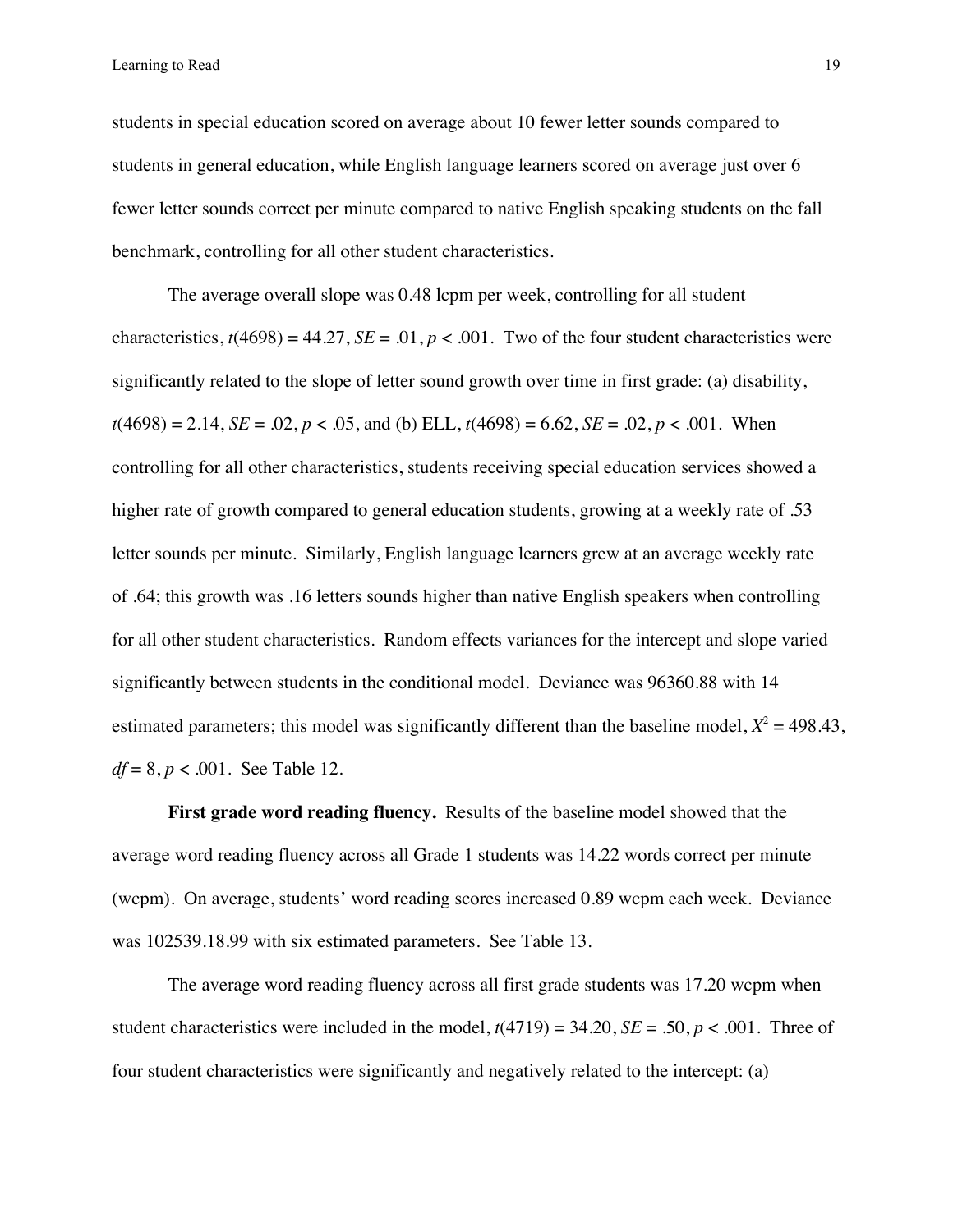disability,  $t(4719) = -12.54$ ,  $SE = .67$ ,  $p < .001$ , (b) ethnicity,  $t(4719) = -2.01$ ,  $SE = .69$ ,  $p < .05$ , and (c) ELL,  $t(4719) = -9.83$ ,  $SE = .73$ ,  $p < .001$ . When controlling for all other student characteristics, students in special education identified on average just about 8 fewer wcpm compared to students in general education, Non-White students identified about 1 fewer wcpm compared to White students, while English language learners identified about 7 fewer wcpm compared to native English speakers on the fall benchmark.

The average overall slope for the word reading fluency measure was 0.95 wcpm growth per week, controlling for all student characteristics,  $t(4719) = 74.23$ ,  $SE = .01$ ,  $p < .001$ . Two of four student characteristics significantly predicted and negatively influenced the slope of word reading improvement over time: (a) disability,  $t(4719) = -13.25$ ,  $SE = .02$ ,  $p < .001$ , and (b) ELL,  $t(4719) = -3.03$ ,  $SE = .03$ ,  $p < .01$ . On average, when controlling for all other characteristics, students receiving instruction in special education grew at a weekly rate of .64 wcpm, while English language learners demonstrated a slightly lower weekly rate of word reading growth relative to native English speakers of .87. Analyzing random effects, the variances of the intercept and slope varied significantly between students in the conditional model. Deviance was 102141.80 with 14 estimated parameters. The conditional model resulted in a significantly better fit as compared to the baseline model,  $X^2 = 397.37$ ,  $df = 8$ ,  $p < .001$ . See Table 14.

### **Discussion**

The most significant findings from this study on early literacy involve the uniformity of the readiness assessment, the amount of change within the year, and the critical nature of student characteristics that influence growth. When students enter our educational system, two types of behaviors, social and task oriented, appear to be critical in demonstrating skills in early literacy. Although the legislative mandates may be to ensure all students are ready to learn, this issue may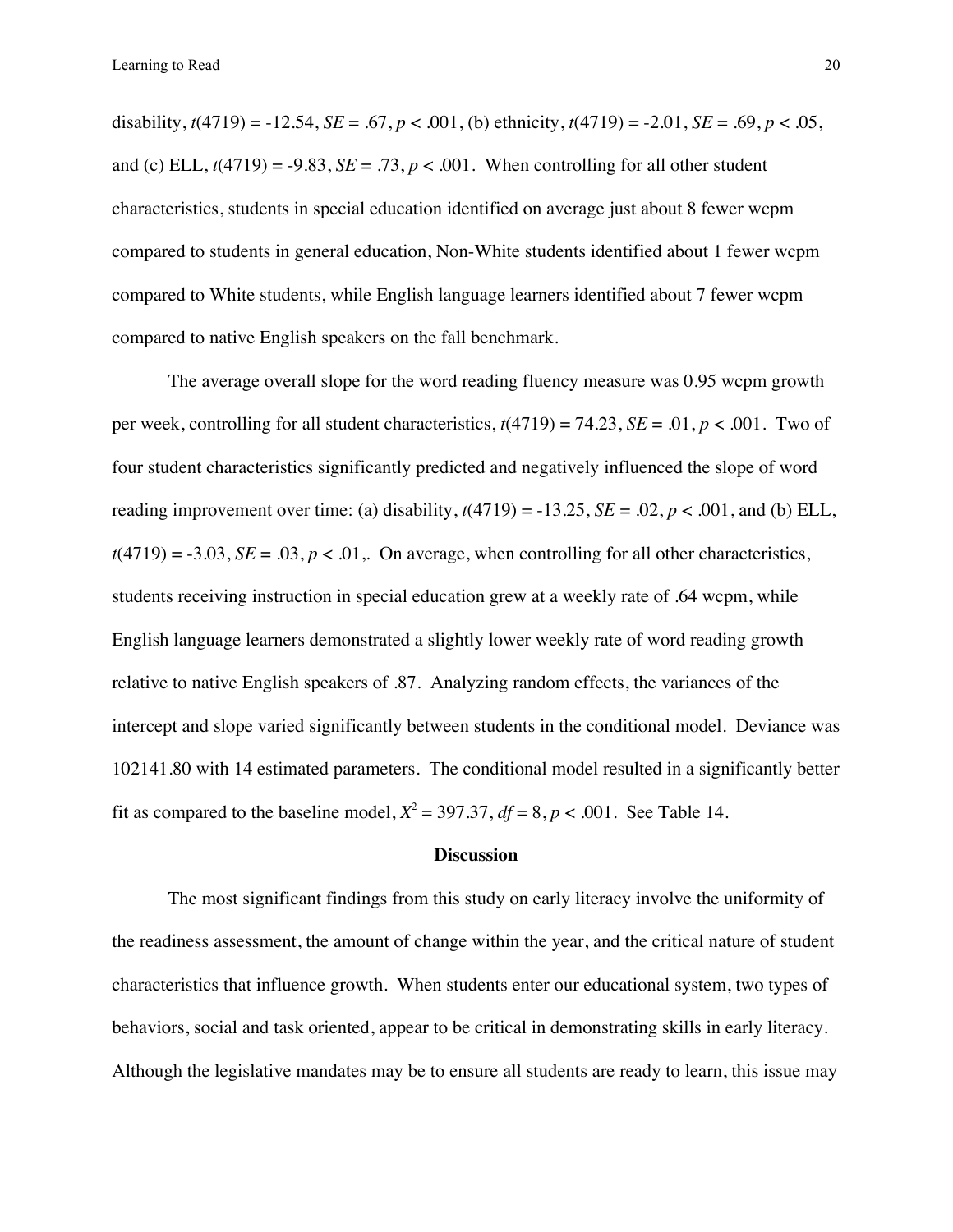pale in the change over the year that reflects learning to read. In documenting several thousand students from across the United States, it was apparent that students arrive in our schools with low levels of performance but learn at an incredible rate. Although the distributions were positively skewed in the fall (most students performed in the low end), by the spring of the academic year, the distributions were normal.

When measuring students' growth within individuals, rather than across groups of students, the results reflect an intercept of about 7 letter sounds with a slope of .75 per week for Kindergarten students; student characteristics, particularly receipt of special services, influences both this level and the slope of improvement. For phoneme segments in Kindergarten, the intercept was 11 phonemes at the beginning of the year with .76 phonemes growth per year when controlling for all student characteristics. Again, both intercept and slope were influenced by student characteristics, particularly disability and sex. Finally for the students in Grade 1, the same outcomes were found with both letter sounds and word reading fluency. In the former measure, the intercept was 30 letters correct per minute (controlling for student characteristics) and improved at a rate of about one half word per week; disability again was influential. With word reading fluency, the base rate of 14 words correct per minute were found with nearly 1 word per week in slope when controlling for student characteristics. Although all student characteristics but sex were influential in the intercept, disability and ELL status were influential in growth.

## **Limitations and Conclusions**

The most significant limitation of this study is the convenience sample that was used. This sample, including the lack of complete demographic information, likely influenced the final outcomes. It is unlikely that the data were missing completely at random. As school districts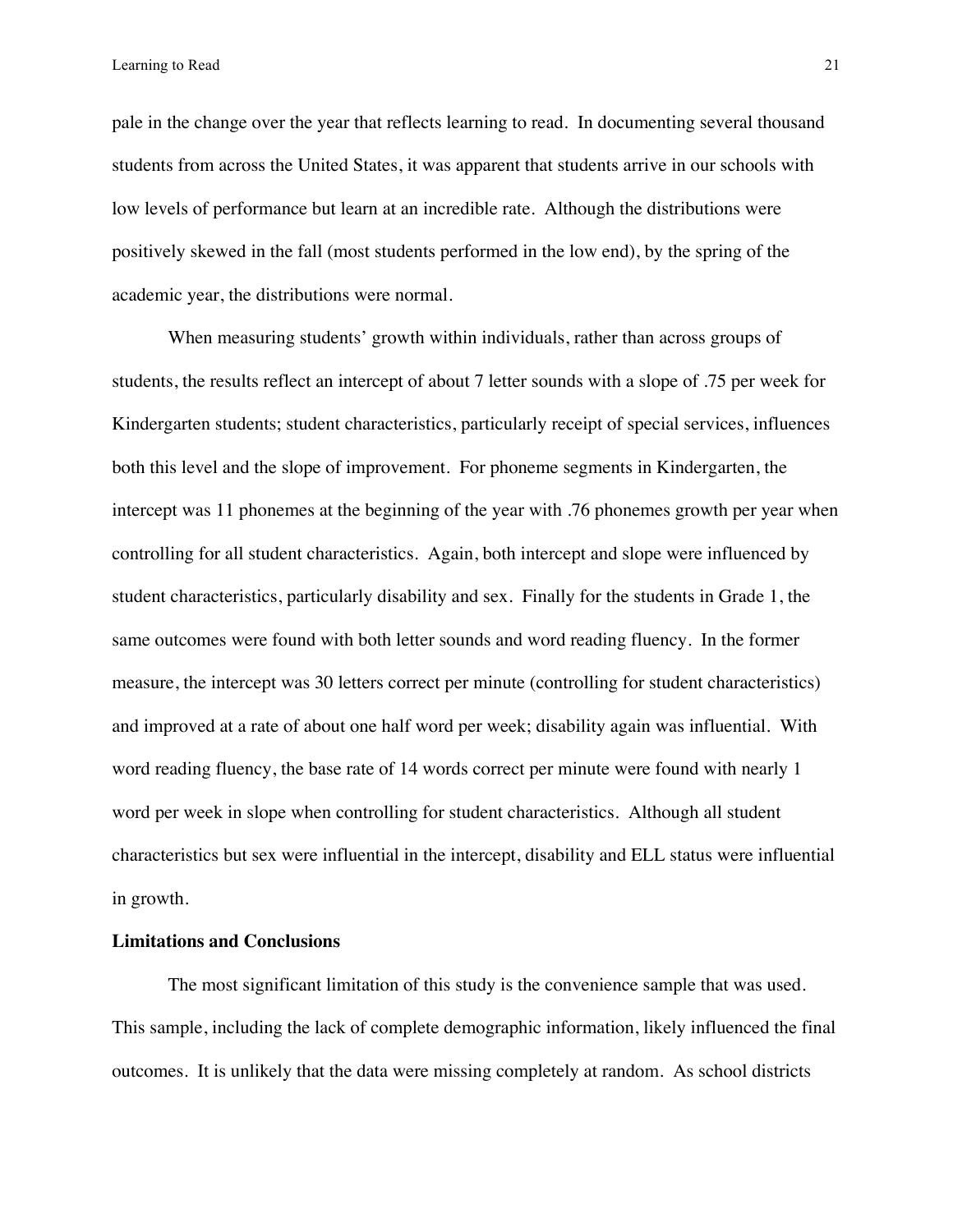begin to systematize their assessment reforms, it is critical to measure the right constructs and attend to the right outcomes.

## **Conclusion**

Our results indicated that readiness may be more social-behavioral than academic, and this hypothesis merits exploration in future empirical research. The model we posited provided a significant model of literacy with both social and task oriented behaviors being important in literacy. Nevertheless, this readiness is only determined at one point in time and as we found, it is the change over time that is so significant. As legislature focuses on Kindergarten readiness for all students, the onus is on researchers to help guide this focus, better define readiness, and meet the policy demands to prepare students, teachers, and school systems.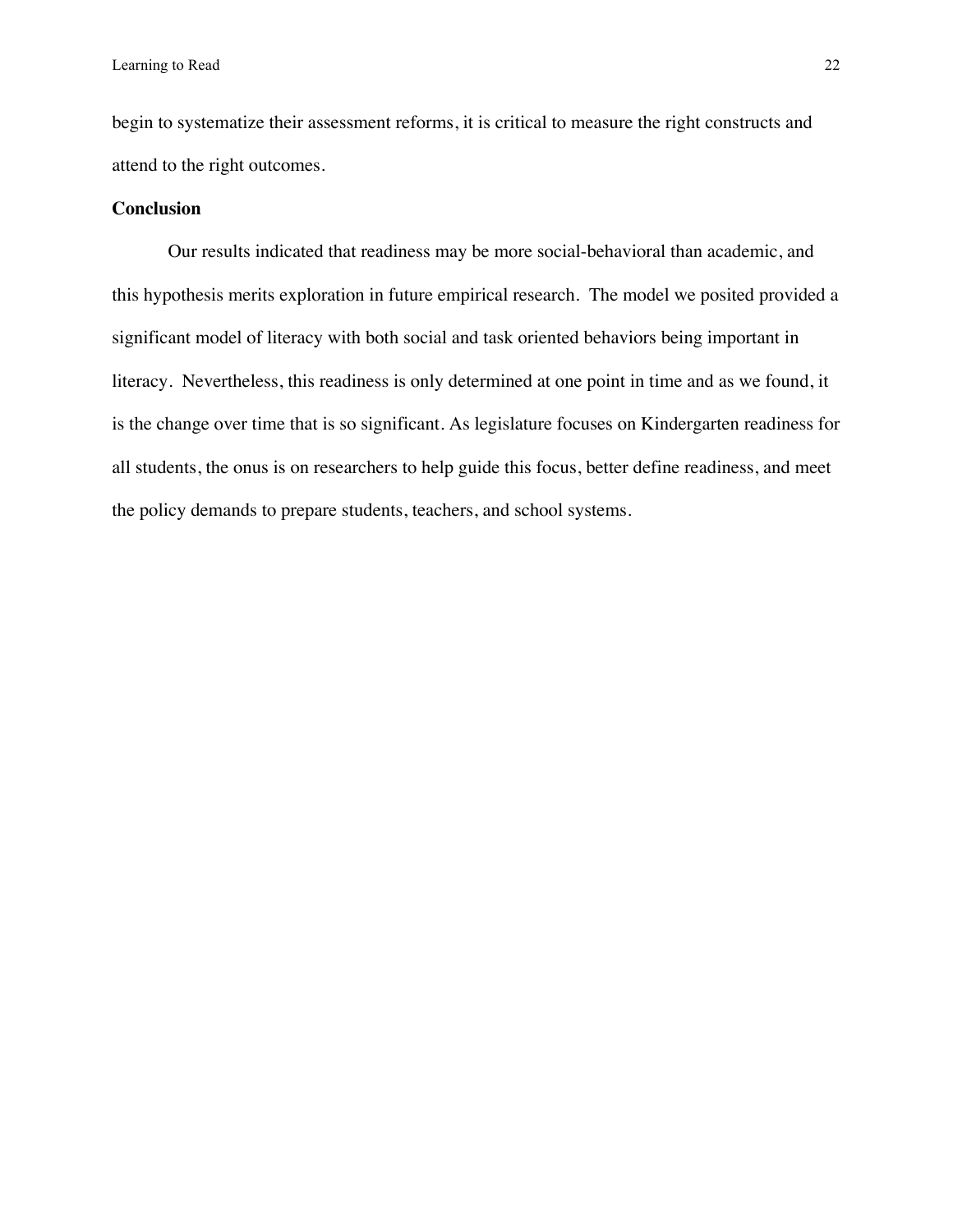## References

- Alonzo, J., & Tindal, G. (2007a). The development of early literacy measures for use in a progress monitoring assessment system: Letter names, letter sounds and phoneme segmenting (Technical Report No. 39). Eugene, OR: Behavioral Research and Teaching, University of Oregon.
- Alonzo, J., & Tindal, G. (2007b). The development of word and passage reading fluency measures in a progress monitoring assessment system (Technical Report No. 40). Eugene, OR: Behavioral Research and Teaching, University of Oregon.
- Alonzo, J., & Tindal, G. (2009). Alternate Form and Test-Retest Reliability of easyCBM Reading Measures (Technical Report No. 0906). Eugene, OR: Behavioral Research and Teaching, University of Oregon. .
- Anderson, D., Park, B., Lai, C., Alonzo, J., & Tindal, G. (2012). An examination of test-retest, alternate form reliability, and generalizability theory study of the easyCBM reading Assessments: Grade 1. Eugene, OR: Behavioral Research and Teaching.
- Anderson, R. C., Hiebert, E. H., Scott, J. A., & Wilkinson, I. A. G. (1985). Becoming a Nation of Readers: The Report of the Commission on Reading. Washington, DC: National Institute of Education.
- Anderson, V. L., & Tinker, M. A. (1936). The speed factor in reading performance. *Journal of Educational Psychology, 27*(8), 621-624. doi: 10.1037/h005670
- Ardoin, S. P., & Christ, T. J. (2008). Evaluating curriculum-based measurement slope estimates using data from triannual universal screenings. *School Psychology Review, 37*(1), 109- 125.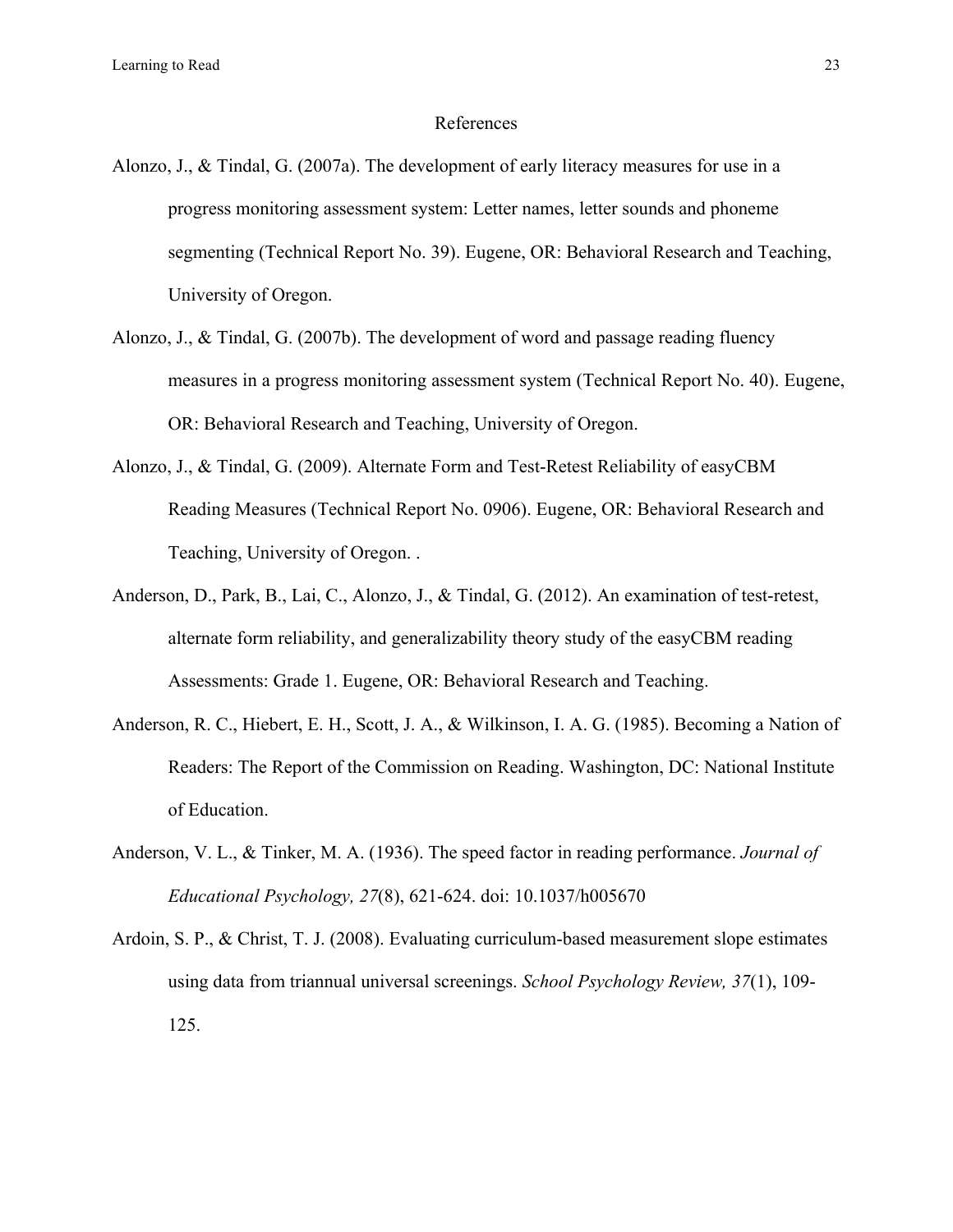- Christ, T. J., Silberglitt, B., Yeo, S., & Cormier, D. (2010). Curriculum based measurement of oral reading: An evaluation of growth rates and seasonal effects among students served in general and special education. *School Psychology Review, 39*(3), 447-462.
- Committee on Education and Labor. (2001). No Child Left Behind (1st ed.). Washington, DC, USA: Government Printing Office.
- Deno, S., Fuchs, L. S., Marston, D., & Shin, J. (2001). Using curriculum-based measurement to establish growth standards for students with learning disabilities. *School Psychology Review, 30*(4), 507-524.
- Deno, S., Mirkin, P., Chiang, B., & Lowry, L. (1980). Relationships among simple measures of reading and performance on standardized achievement tests. Minneapolis, MN: Institute for Research on Learning Disabilities (IRLD), University of Minnesota.
- Fuchs, L. S., Fuchs, D., & Compton, D. L. (2004). Monitoring early reading development in first grade: Word identification fluency versus nonsense word fluency. *Exceptional Children, 71*(1), 7-21.
- Graney, S. B., Missall, K. N., Martínez, R. S., & Bergstrom, M. (2009). A preliminary investigation of within-year growth patterns in reading and mathematics curriculumbased measures. *Journal of School Psychology, 47*(2), 121-142.
- LaBerge, D., & Samuels, S. J. (1974). Toward a theory of automatic information processing in reading. *Cognitive Psychology, 6*(2), 293-323. doi: 10.1016/0010-0285(74)90015-2
- Lai, C. F., Nese, J. F. T., Jamgochian, E. M., Alonzo, J., & Tindal, G. (2010). *Technical adequacy of the easyCBM primary-level reading measures (grades K-1), 2009-2010 version* (Technical Report No. 1003). Eugene, OR: Behavioral Research and Teaching, University of Oregon.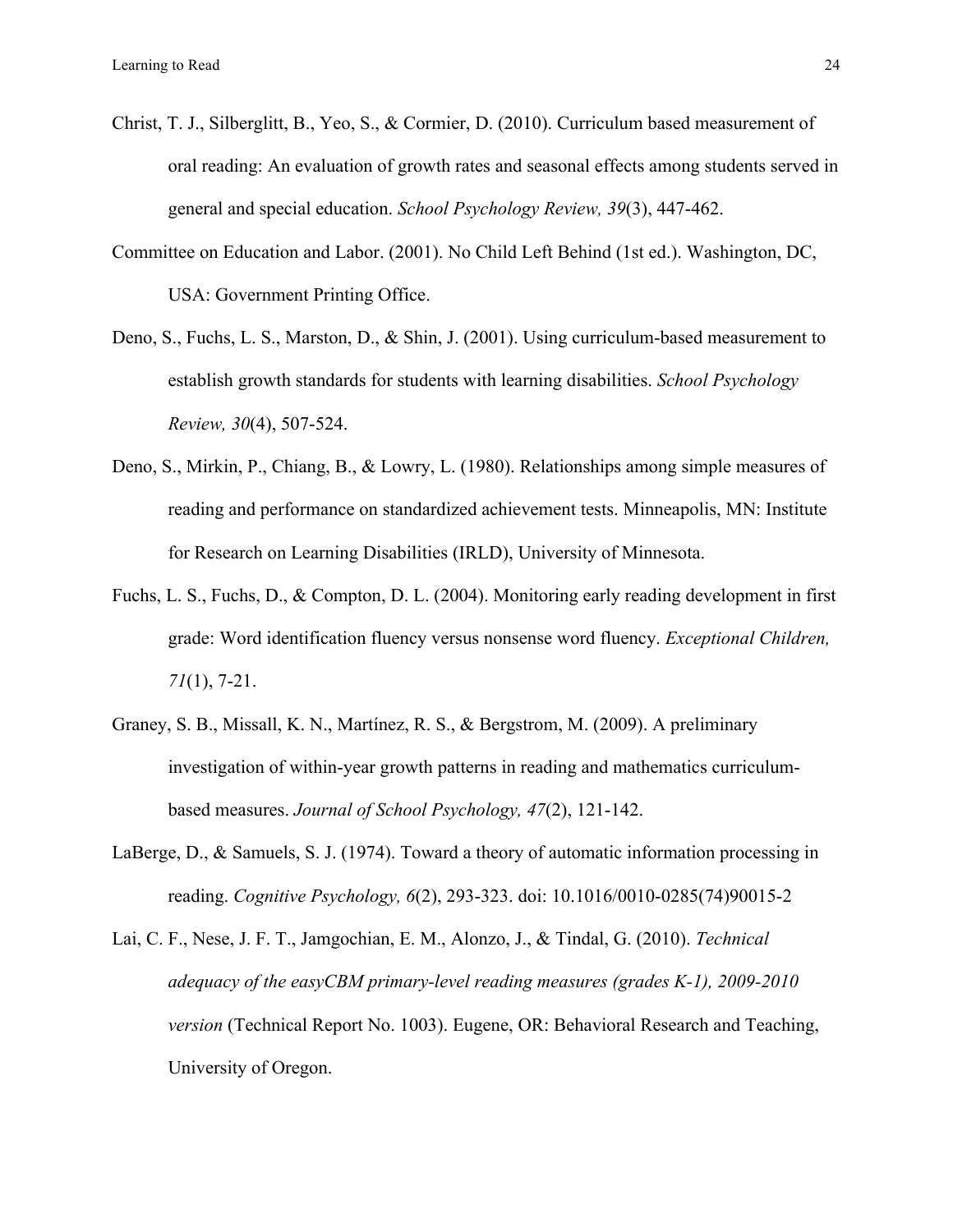- Linklater, D. L., O'Connor, R. E., & Palardy, G. J. (2009). Kindergarten literacy assessment of English Only and English language learner students: an examination of the predictive validity of three phonemic awareness measures. *Journal of School Psychology, 47*(6), 369–394. doi: 10.1016/j.jsp.2009.08.001
- National Institute for Literacy. (2008). Developing early literacy: Report of the National Early Literacy Panel (A scientific synthesis of early literacy development and implications for intervention). Washington, DC.
- National Institutes of Child Health and Human Development. (2000). Report of National Reading Panel: Teaching children to read: An evidence-based assessment of the scientific literature on reading and its implications for reading instruction *Report of the Subgroups*. Washington, DC.
- Nese, J. F. T., Biancarosa, G., Anderson, D., Lai, C.-F., Alonzo, J., & Tindal, G. (2012). Withinyear oral reading fluency with CBM: A comparison of models. *Reading and Writing: An Interdisciplinary Journal, 25*(4), 887-915.
- Oregon Department of Education. (2013). Executive Numbered Memo: 010-2012-13 OAR 581-022-2130-Kindergarten Assessment (Vol. OAR-581-022-2130). Salem: Oregon Legislature.
- Patarapichayatham, C., Anderson, D., Irvin, P. S., Kamata, A., Alonzo, J., & Tindal, G. (2011). easyCBM slope reliability: Letter names, word reading fluency, and passage reading fluency (Technical Report No. 1111). Eugene, OR: Behavioral Research and Teaching, University of Oregon.
- Raudenbush, S. W., & Bryk, A. S. (2001). *Hierarchical linear models: Applications and data analysis methods* (2nd ed.). Thousand Oaks, CA: Sage.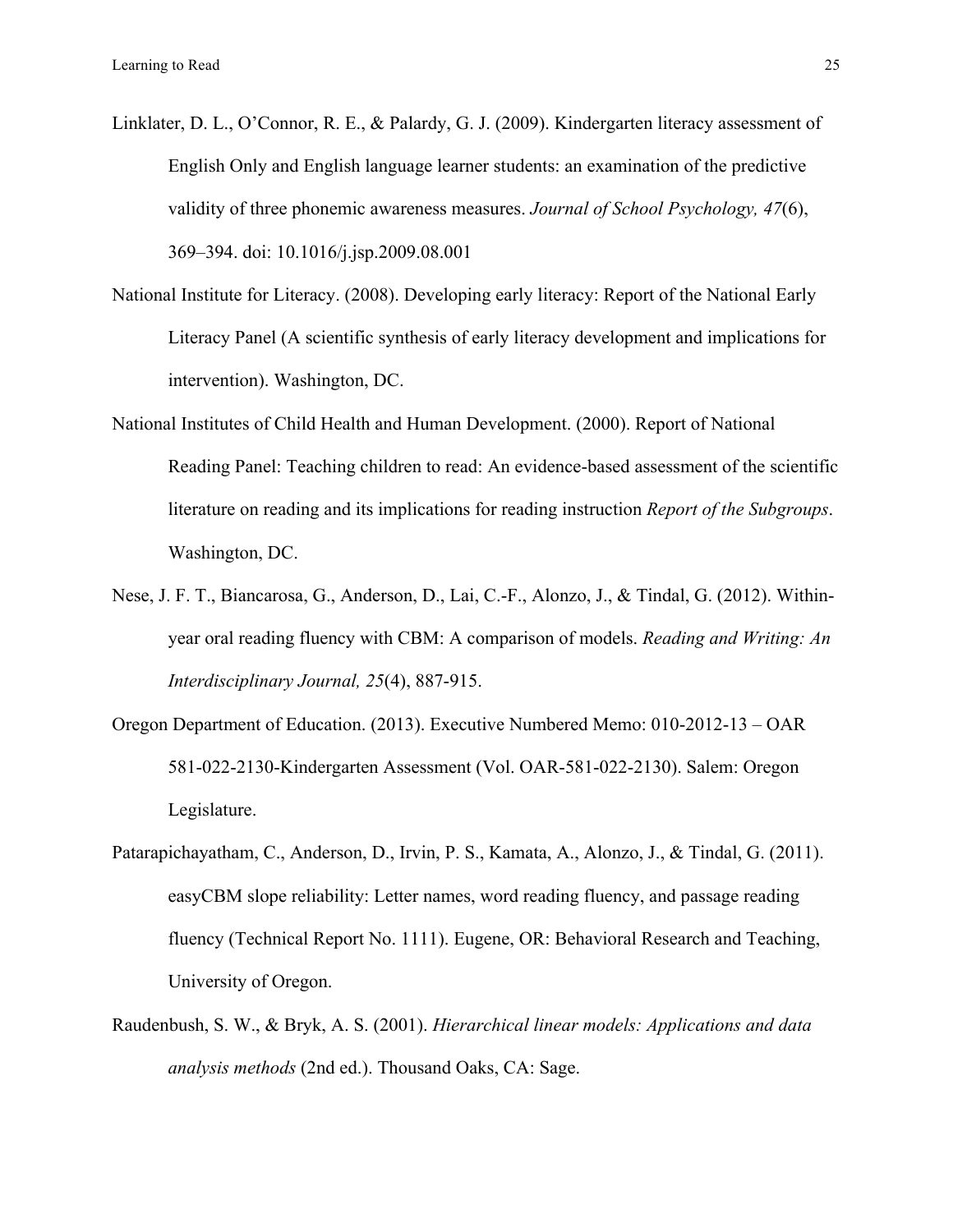- Raudenbush, S. W., & Bryk, A. S. (2002). *Hierarchical linear models: Applications and data analysis methods (2nd ed.)*. Thousand Oaks, CA: Sage.
- Ritchey, K. D. (2008). Assessing letter sound knowledge: A comparison of letter sound fluency and nonsense word fluency. *Exceptional Children, 74*(4), 487-506.
- Ritchey, K. D., & Speece, D. L. (2006). From letter names to word reading: The nascent role of sublexical fluency. *Contemporary Educational Psychology, 31*(3), 301-327.
- Sáez, L., Irvin, P., Alonzo, J., & Tindal, G. (2012). Phoneme segmenting alignment with the common core foundational skills standard two:
- Grades K-1 (Technical Report No. 1005). Eugene, OR: Behavioral Research and Teaching.
- Sáez, L., Irvin, P. S., Alonzo, J., & Tindal, G. (2013). Alignment with the Common Core State Standards: easyCBM K-3 Word Reading (Technical Report No. 1303). Eugene, OR: Behavioral Research and Teaching, University of Oregon.
- Speece, D. L., Ritchey, K. D., Cooper, D. H., Roth, F. P., & Schatschneider, C. (2004). Growth in early reading skills from kindergarten to third grade. *Contemporary Educational Psychology, 29*, 312-332. doi: 10.1016/j.cedpsych.2003.07.001
- Stage, S., Sheppard, J., Davidson, M., & Browning, M. (2001). Prediction of first-graders' growth in oral reading fluency using kindergarten letter fluency. *Journal of School Psychology, 39*, 225–237. doi: 10.1016/S0022-4405(01)00065-6
- Tindal, G. (2013). Curriculum-based measurement: A brief history of nearly everything from the 1970s to the present. *ISRN Education (International Scholarly Research Network), 29*. doi: 10.1155/2013/958530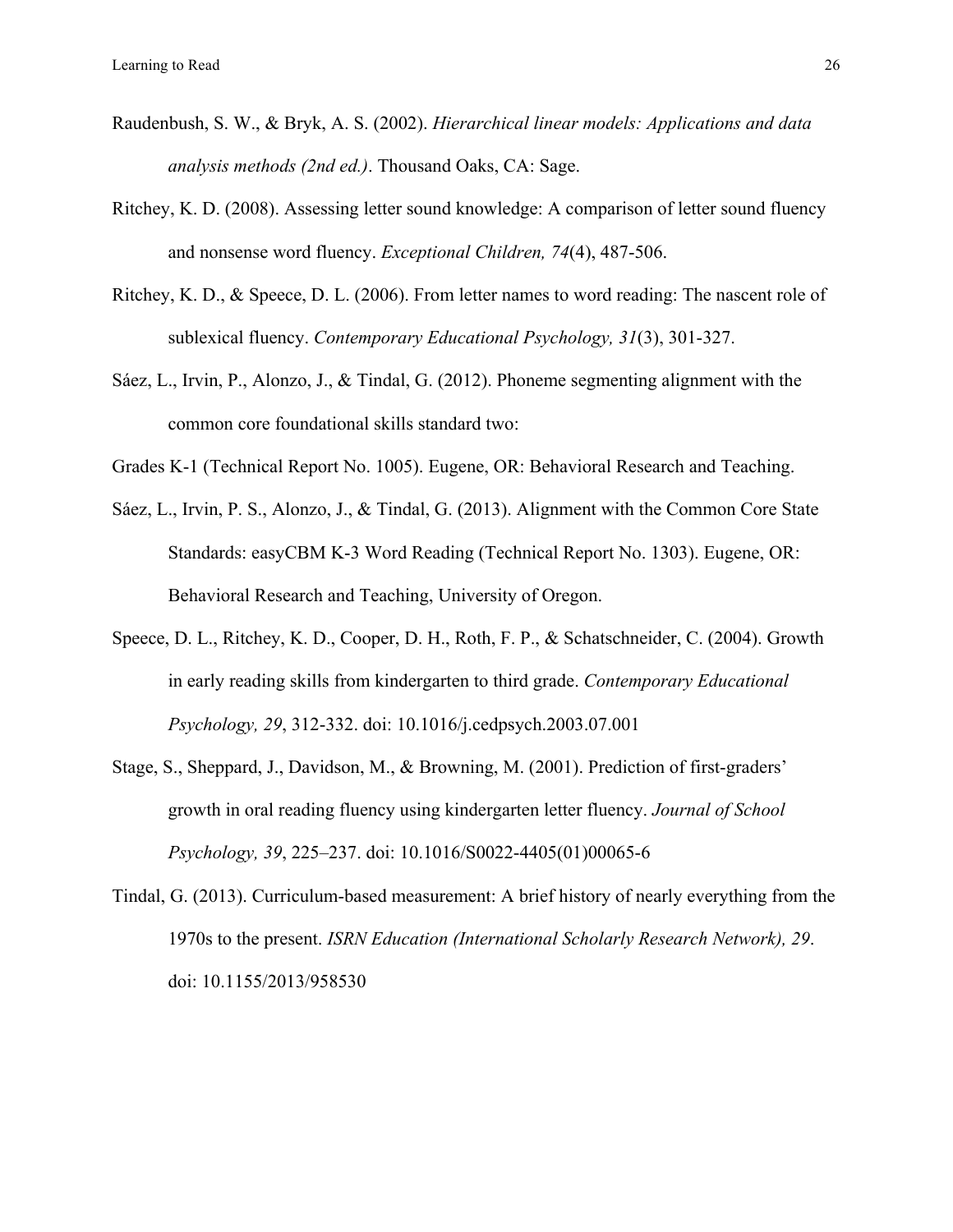- Wayman, M. M., Wallace, T., Wiley, H. I., Tich'a, R., & Espin, C. (2007). Literature synthesis on curriculum-based measurement in reading. *The Journal of Special Education, 41*(2), 85-120. doi: 10.1177/00224669070410020401
- Whitehurst, G. J., & Lonigan, C. J. (1998). Child development and emergent literacy. *Child Development, 69*, 848-872.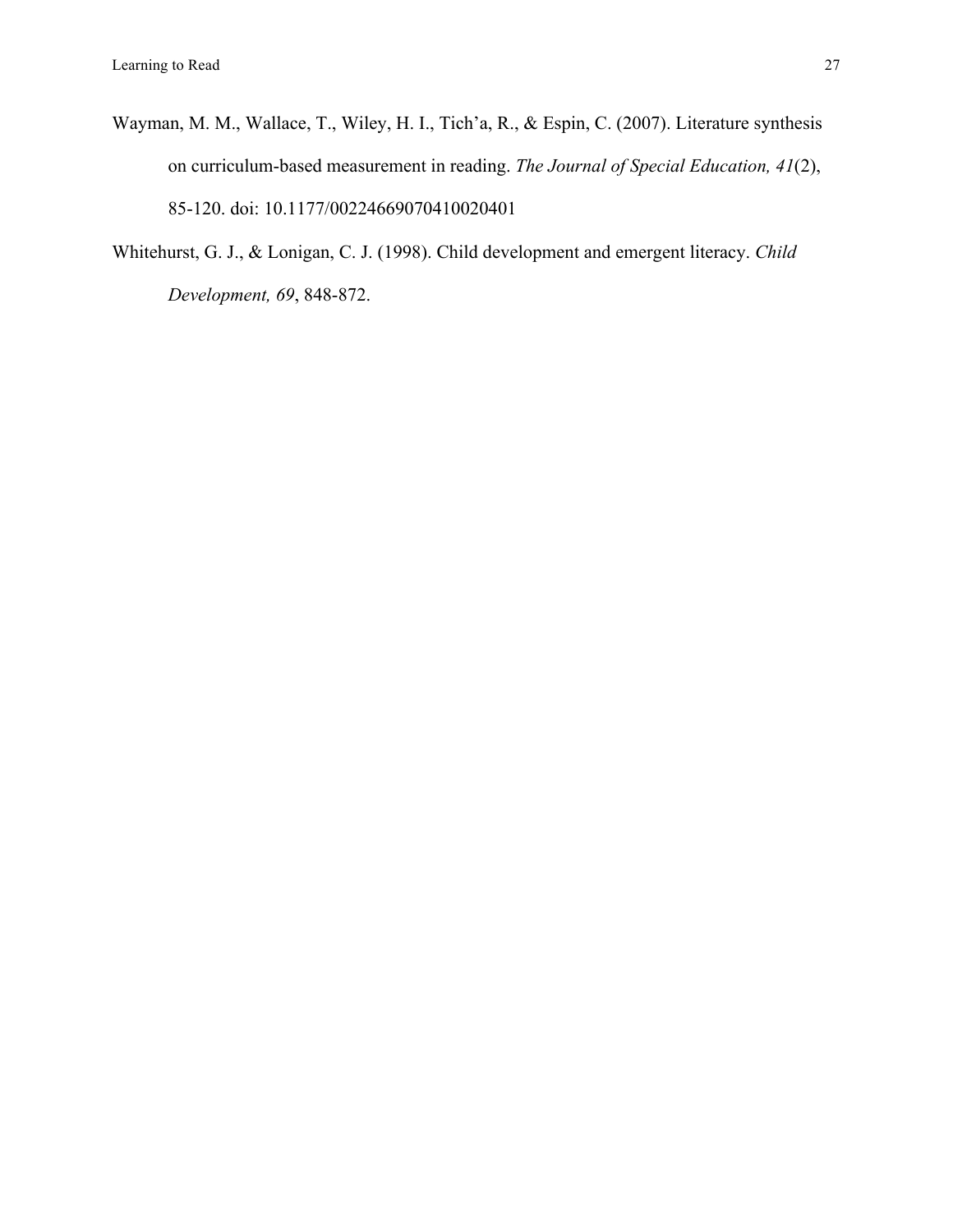# Table 1

| Districts   | Count | <b>Buildings</b> | Count        | Teachers   | Count |
|-------------|-------|------------------|--------------|------------|-------|
| District 1  | 18    | Building 1       | $\mathbf{1}$ | Teacher 1  | 18    |
| District 2  | 21    | Building 2       | 18           | Teacher 2  | 21    |
| District 3  | 45    | Building 3       | 21           | Teacher 3  | 23    |
| District 4  | 46    | Building 4       | 23           | Teacher 4  | 24    |
| District 5  | 56    | Building 5       | 24           | Teacher 5  | 24    |
| District 6  | 59    | Building 6       | 24           | Teacher 6  | 24    |
| District 7  | 63    | Building 7       | 24           | Teacher 7  | 25    |
| District 8  | 69    | Building 8       | 25           | Teacher 8  | 26    |
| District 9  | 81    | Building 9       | 26           | Teacher 9  | 26    |
| District 10 | 82    | Building 10      | 26           | Teacher 10 | 26    |
| District 11 | 89    | Building 11      | 26           | Teacher 11 | 26    |
| District 12 | 96    | Building 12      | 26           | Teacher 12 | 27    |
| District 13 | 133   | Building 13      | 27           | Teacher 13 | 27    |
| District 14 | 171   | Building 14      | 27           | Teacher 14 | 27    |
| District 15 | 198   | Building 15      | 27           | Teacher 15 | 27    |
| Ave count   | 81.8  | Building 16      | 27           | Teacher 16 | 28    |
|             |       | Building 17      | 27           | Teacher 17 | 29    |
|             |       | Building 18      | 28           | Teacher 18 | 30    |
|             |       | Building 19      | 29           | Teacher 19 | 40    |
|             |       | Building 20      | 30           | Teacher 20 | 40    |
|             |       | Building 21      | 31           | Teacher 21 | 42    |
|             |       | Building 22      | 31           | Teacher 22 | 45    |
|             |       | Building 23      | 40           | Teacher 23 | 46    |
|             |       | Building 24      | 40           | Teacher 24 | 48    |
|             |       | Building 25      | 42           | Teacher 25 | 48    |
|             |       | Building 26      | 45           | Teacher 26 | 51    |
|             |       | Building 27      | 46           | Teacher 27 | 59    |
|             |       | Building 28      | 48           | Teacher 28 | 59    |
|             |       | Building 29      | 48           | Teacher 29 | 63    |
|             |       | Building 30      | 51           | Teacher 30 | 78    |
|             |       | Building 31      | 59           | Teacher 31 | 120   |
|             |       | Building 32      | 63           | Ave count  | 38.61 |
|             |       | Building 33      | 78           |            |       |
|             |       | Building 34      | 120          |            |       |
|             |       | Ave count        | 36.12        |            |       |

*Distribution of Students in Districts, Buildings, and Teachers In Study 1*